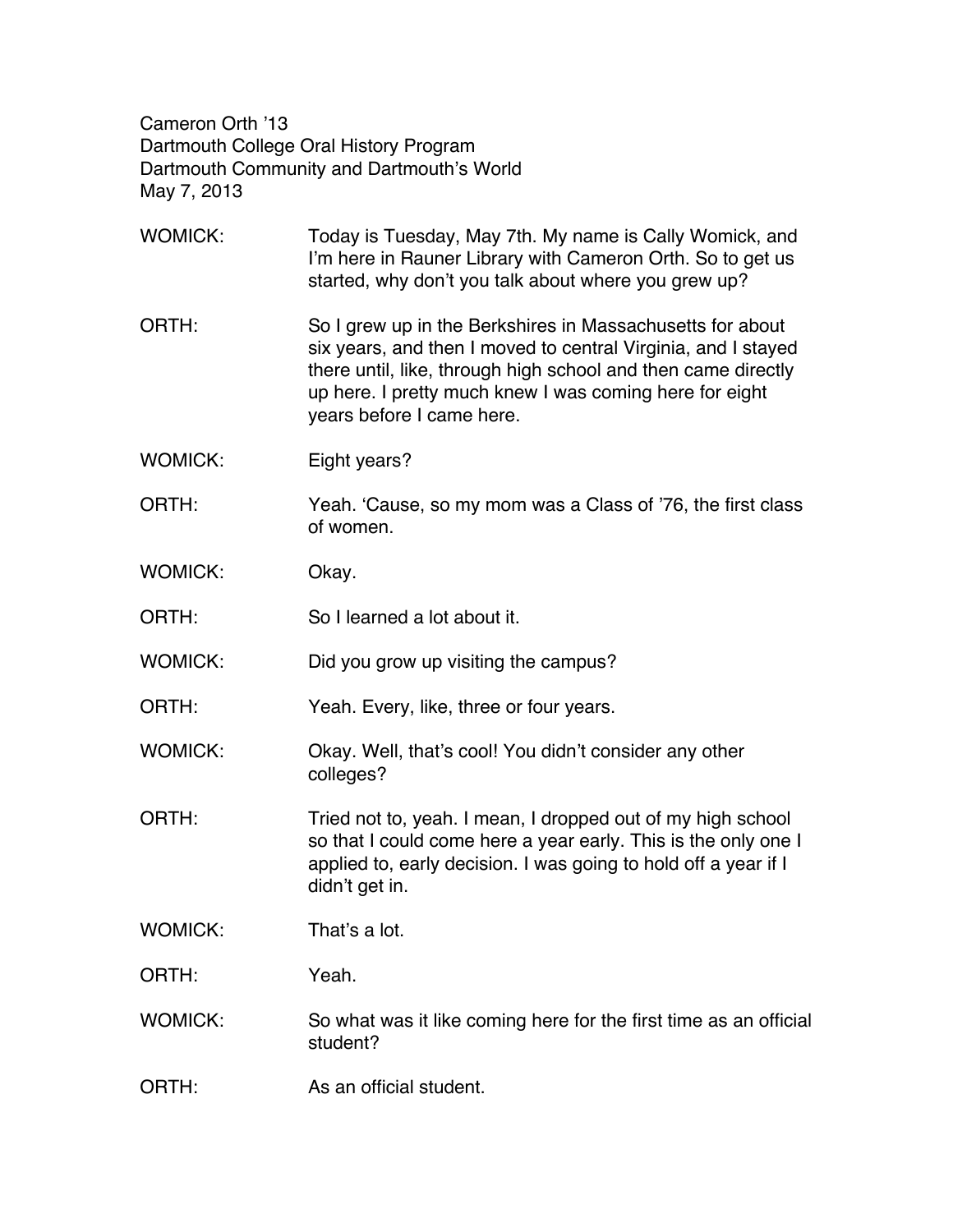## WOMICK: Mm-hm.

ORTH: I don't know. That was pretty rush, because I was—I mean, pre-matriculation was the Trips, so. But it was *very* awesome. I mean, visiting—like, I had never been inside a dorm, for example, even though I'd heard about the dorms that my mom stayed in. And they still exist, obviously, but very different from what I ended up living in, in East Wheelock.

- WOMICK: Yes.
- ORTH: It's a very cool experience to actually be a student here.
- WOMICK: What was orientation like for you?
- ORTH: I was lucky 'cause I had one of the first trips that you could stay for, so I got the whole pre-o. So I had already met, like, a good handful of people that were in East Wheelock, and I had my friends from Trips, so orientation was just really laid back. Like, I already had my feet on the ground, and I already knew where everything was, which was nice.
- WOMICK: Yeah, that *is* nice.

So when you were thinking about coming to Dartmouth, how much of a role did the location play, or was it just the school and it wouldn't have mattered where it was?

- ORTH: I definitely prefer the idea of not being in a city, and having been here more than any other place, I definitely knew that I liked scenery and the locale.
- WOMICK: Were you interested in being involved in the DOC?
- ORTH: Not especially. If I were, it would have been just like Cabin and Trail, helping out there. I'm not necessarily an active person.
- WOMICK: So walk me through freshman fall. What was that like?
- ORTH: That was difficult in its own way 'cause-I mean, my big, I guess, mistake was to take classes that I already felt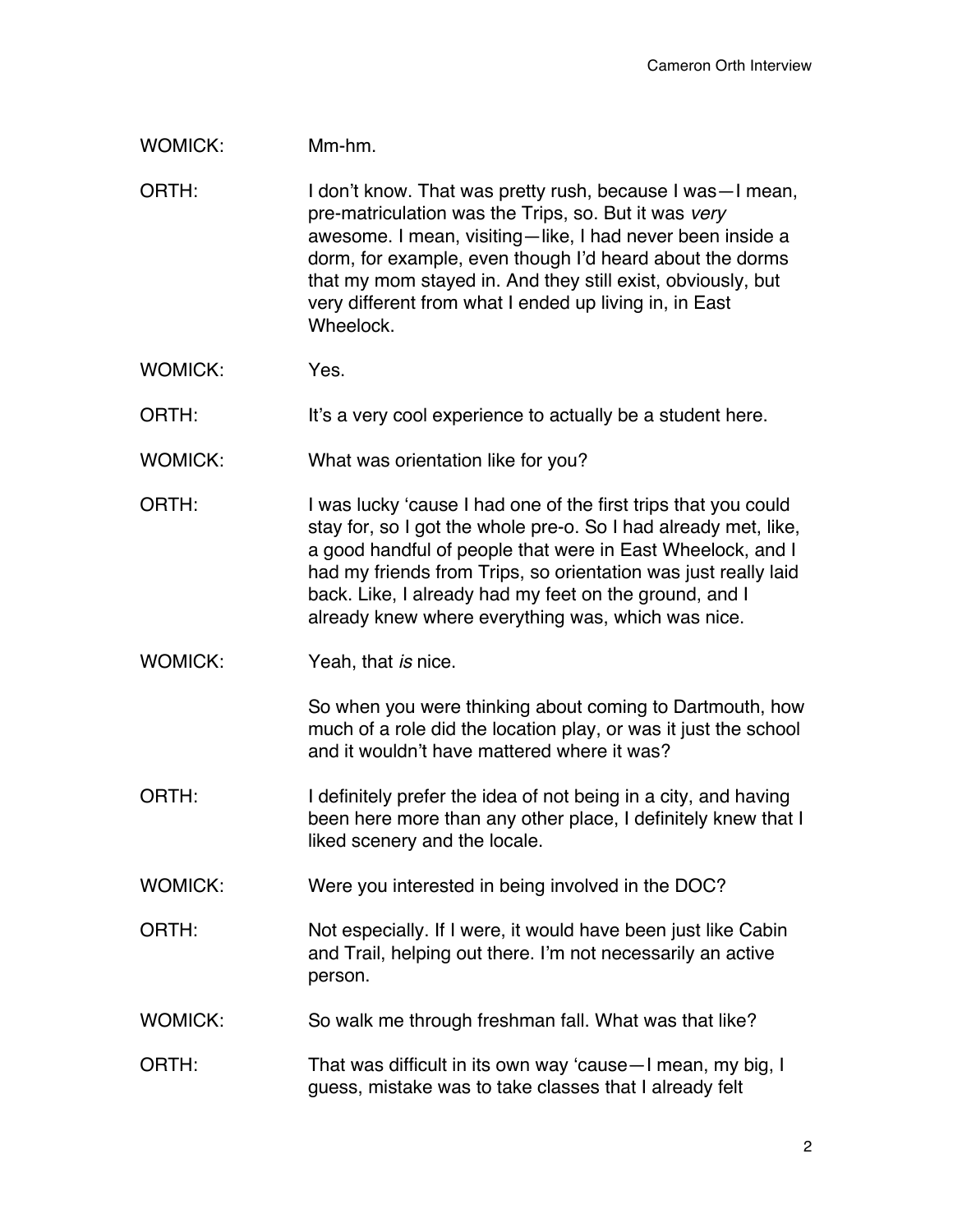comfortable with, so I got to meet some really cool professors, but I ended up not being motivated to do the homework week to week, so I fell very behind very fast, even though, like, I could go in and take the tests and do completely fine.

So I found myself with—by the end of the term, I found myself with a failing grade in my computer science class that I could have done five years earlier. And I actually met with Tom Cormen, who was head of the department and everything, and I knew his name before coming. I mean, it was a one-on-one meeting, and he just told me he had no idea how this happened 'cause he was looking at my, like, final, and I did fine on everything that most people didn't. Yeah, so I ended up getting an E on my first term here. So that was a little weird. And then that kind of set into place that I was gonna—I ended up dropping out, or taking a medical withdrawal, two terms later.

- WOMICK: Wow.
- ORTH: Yeah. [Chuckles.] But I met a lot of cool people, and during the time that I was falling behind, I was spending all of that time with, like, a bunch of friends that I had met. I ended up tutoring for more than 30 hours a week instead of doing work of my own.
- WOMICK: [Chuckles.] Life decisions.
- ORTH: Ironically, like, math 'cause my other class that I was falling behind in was a math class that I had taken two or three years ago, before that. And so I ended up tutoring the intro math classes pretty much full time instead.
- WOMICK: Okay. And so it was two terms later that you took time off, or the next term?
- ORTH: It was about this time three years ago, so, yeah, I withdrew a long time. But I had been in close communication with my dean. Dean Pfister was a big deal. And so, I mean, I had a bad relationship on top of everything. And it just wasn't workin' out. I met professors that I still keep in touch with and they all, like, understood my situation. I had a problem with sleeping through classes, especially my 9L freshman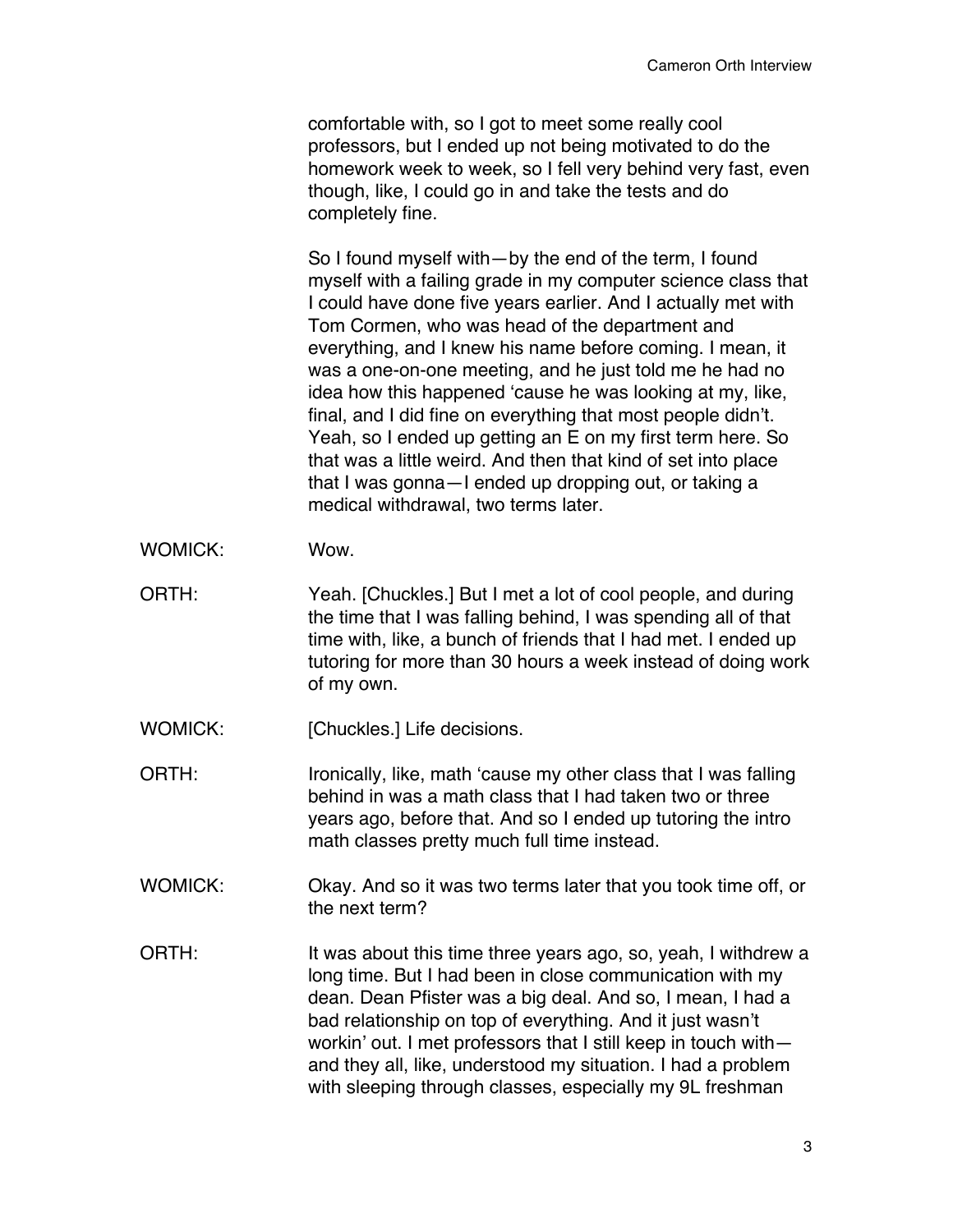fall. I still talk to Timothy Pulju, the classics and linguistics professor that I was with. And, like, he completely understood, so I ended up coming out with mediocre grades, but, like, really lasting, like, friendships. I pretty much spent the last two years recovering the grade part of that. But I've taken a second class with a lot of the professors that I took courses with the first year. WOMICK: Wow. So how did the winter go after that? ORTH: To some extent, it was more of the same. I came back from what used to be a short winter break, like, ready to seriously do stuff, so I did four courses for the first, like, three weeks or some-—'cause I dropped the second—I dropped from four to two the second that you were allowed to drop one for free, essentially, for the fourth class. So I took a W and did okay in the other two. But socially it was the same kind of thing. I spent every second I could with like, a large group of people. And jumping from group to group. So, like, I pretty much was never alone for—and I, like, was only alone when I slept, and I could only sleep during, like, times when other people had classes. I was sleeping during the day for a lot of winter. WOMICK: So who were you hanging out with? ORTH: Mostly people on my floor and the floor below me. And I got into a relationship with somebody on the floor below me, so, like—and we had a really close-knit floor, but I also hung out with the other floor, which kind of took me away from my central group of friends, I guess, for a while. But I had a really cool roommate I still talk to every chance I get. So that was a nice anchor, I think. WOMICK: Great. And then the spring. ORTH: The spring? It ended up being so much more of the same that I had already talked—I spent the first month essentially talking to Dean Pfister about the options. So I was going to counseling here, and that's how I set up the medical

> withdrawal. It was pretty much just a formality at that point. You know, I could sign the form anytime I wanted to. So I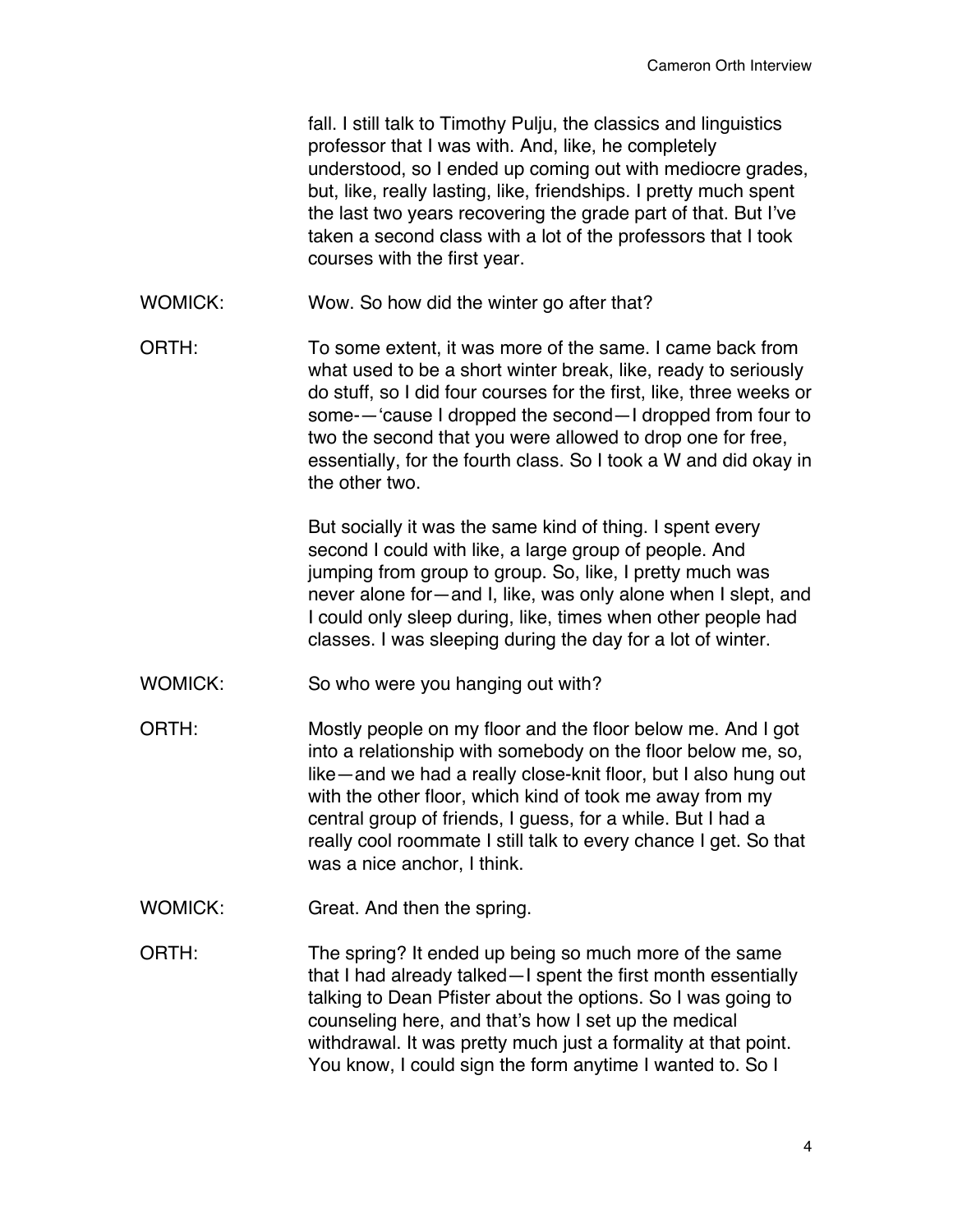had, like, all of May to decide when, or if I wanted to try to finish.

But academically it was the same kind of thing. I got an A on my first paper in my freshman seminar, and then I hadn't started the paper by the time the second one was due, so I knew that wasn't gonna happen. And then, again, I was tutoring. I started tutoring more than I had in the winter. And so by room draw is when I decided—'cause that was like kind of a good option to, like, look forward to the future, and I realized the future was not gonna be good if I didn't do something.

- WOMICK: So what was that process like?
- ORTH: Leaving or coming back?
- WOMICK: Leaving.
- ORTH: The leaving was interesting because it was so late in term that I kind of wanted to stay just through the end of term, but they have, like, pretty strict policies on that. So I was able to stay one week extra from usual. And so my whole floor like helped me move out, and it ended up being, like, really emotional for a lot of us, and I ended up going—my mom happened to be living in Maine just for that year, so I ended up being able to come back—I actually visited twice before the end of the term, so that was over, like, the last four weeks of class. But, of course, since it was freshman year, even though I was in Maine for June and July, nobody was here that I really knew. So I kind of fell out of touch in person with a lot of these people. Yeah. So then I started five terms off in a row.
- WOMICK: Wow.

ORTH: So, that was pretty different, 'cause the policy to get back is to get, like, a lot of consec-—pretty consec-—a lot of consecutive meetings with the same therapist of some sort. Could be pretty much any kind of therapist. And then I also had to pass all sorts—I had to take all sorts of tests, but they're, like, neurological tests, even though they have, like, no direct bearing on—it's, like, one was, like, a basic intelligence test, which I hadn't taken in years. I'd never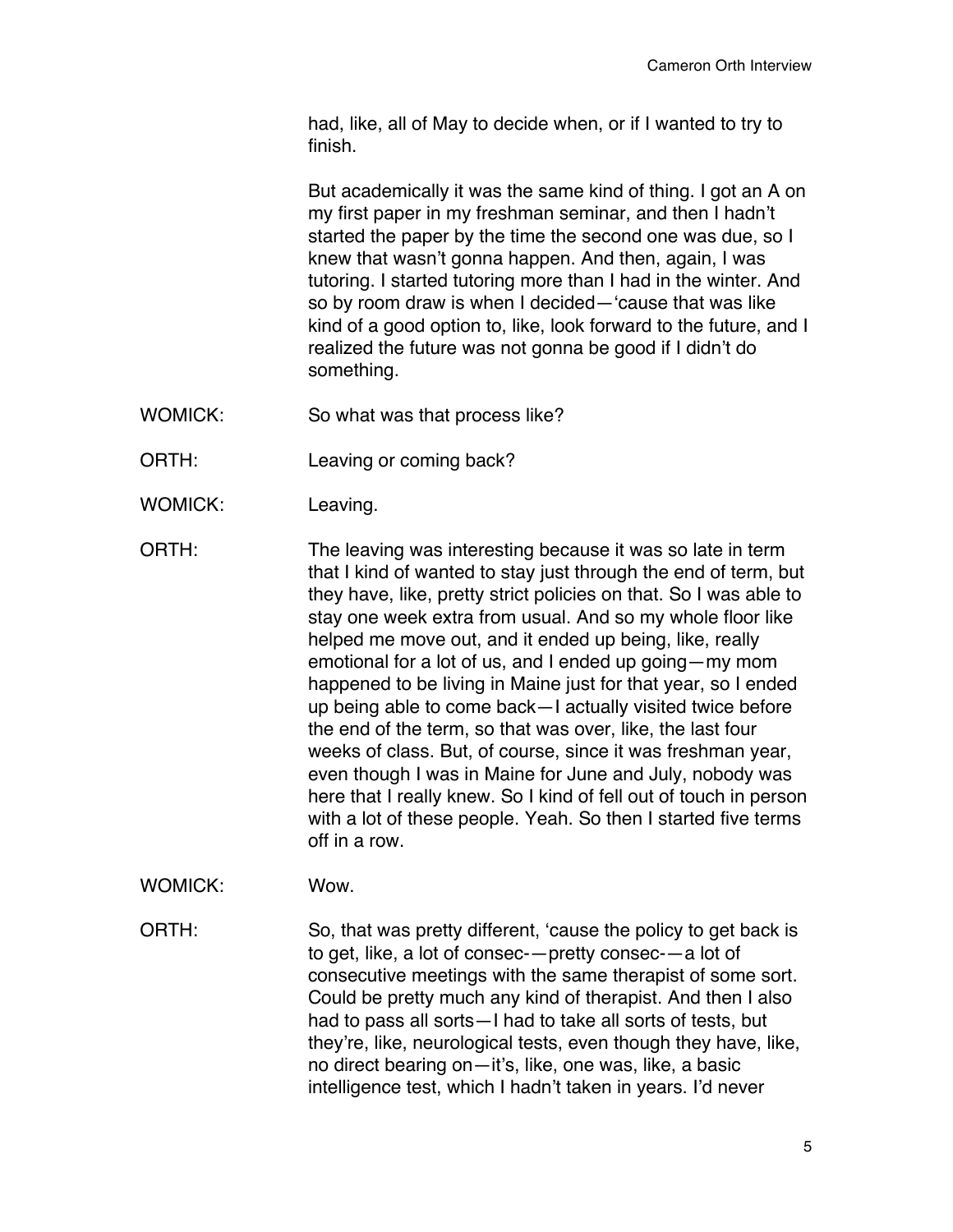taken a real one, I don't think. So I did all sorts of things like that. And I had to do some kind of work or education experience to prove that I *could* handle, like, the course load stuff.

So I ended up doing—I finished an associate's degree in business while I was away, over two semesters, and that was extremely different 'cause I was taking five classes or six classes in one case, and I got all, like, perfect A'/s without really trying, because that was the only thing I was doing, whereas even the second I got back, I was doing so many other things that—I was taking four classes my first term back in the fall of '11, and, like, that was actually significantly harder than taking six second-year business classes. I mean, I still did fine that first term—I mean, I knew I was back for real at that point.

- WOMICK: Okay. What was it like coming back after so much time off?
- ORTH: Very strange, especially since—I mean, I decided to come back to East Wheelock just for familiarity of location. Unfortunately, like, Dean Pfister was on his way out from East Wheelock by then, so it was kind of a different climate. But because I knew a couple people, I got introduced to all of their friends really quickly in that first term, in the first couple of weeks of that term, including the sister of one of my floor mates was a UGA, so I ended up meeting her entire floor of freshmen, and now one of my best friends, Jeremy Whitaker ['15], was on that floor. So that first term back was definitely formative for the last year, the last two years now.

WOMICK: Yeah.

- ORTH: Yeah, pretty much all my closest friends I hung out the most with that year, that fall.
- WOMICK: Did you have a roommate?

ORTH: Not that—well, I had a single that was attached to another single, and so I got to know that '14, 'cause I missed the entire freshman year of the '14s, so I knew almost none. So I met him, I met some of his friends, I met—that UGA was a '14. I met some of her friends, so that was—pretty much all the '14s I know, I met that one term. And all the '15s. And I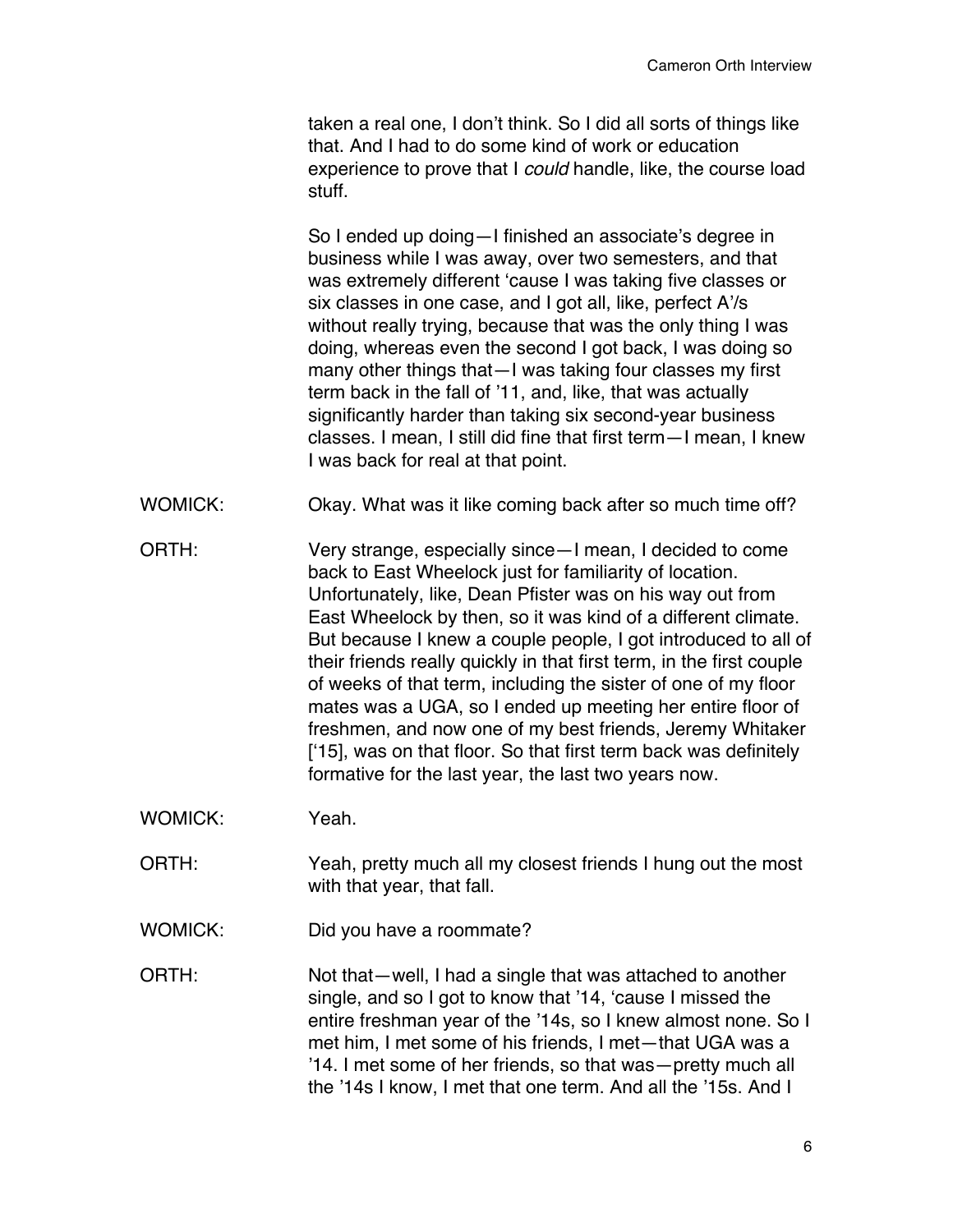had to take my freshman—'cause I dropped out during a freshman seminar, I had to take a freshman seminar, so I took a freshman seminar with '15s, and got to, like, lead that class, essentially. And I got a citation that, like, cited the fact that I was, like, leading the younger kids or whatever, even though they're not any younger than I am. Like, maybe a year. But, yeah, that's pretty much how I got all the friends I have now, reconnecting with everybody. Again, so, the whole time I was gone, I was visiting pretty much every time I could afford to, which—and a few more times after that. So I was here every couple months the entire year and almost a half I was gone.

- WOMICK: So you weren't that disconnected.
- ORTH: I tried not to be, yeah.
- WOMICK: And did you keep in touch with the friends that you'd made?
- ORTH: Unfortunately, mostly I was just keeping in touch with the girl I was with, which—yeah, which was probably a bad decision in the end. Luckily, during the summer right before the fall I came back, because it was sophomore summer, when I did visit her I managed to visit a lot of people that I knew, and that's when I reconnected with people like Cooper Stimson ['13], who wound up being my roommate for this last year. And we realized that he was switching to a math major, and I had started my math major but hadn't really made progress in my two terms, my two and a half terms. So we ended up being in the same boat essentially, even though he had had to start at Math 3. And now we've taking a bunch of classes together and worked on a lot of projects together, so that was nice. And I reconnected with a couple of other people that ended up helping me a lot during fall term.
- WOMICK: Cool. So going through the rest of what was your second year here, how did it go?
- ORTH: I'd say pretty well. I mean, that first term back was actually by far my best term here in terms of, like, grades and in terms of making friends and still being able to manage classes.
- WOMICK: And did you keep all four classes?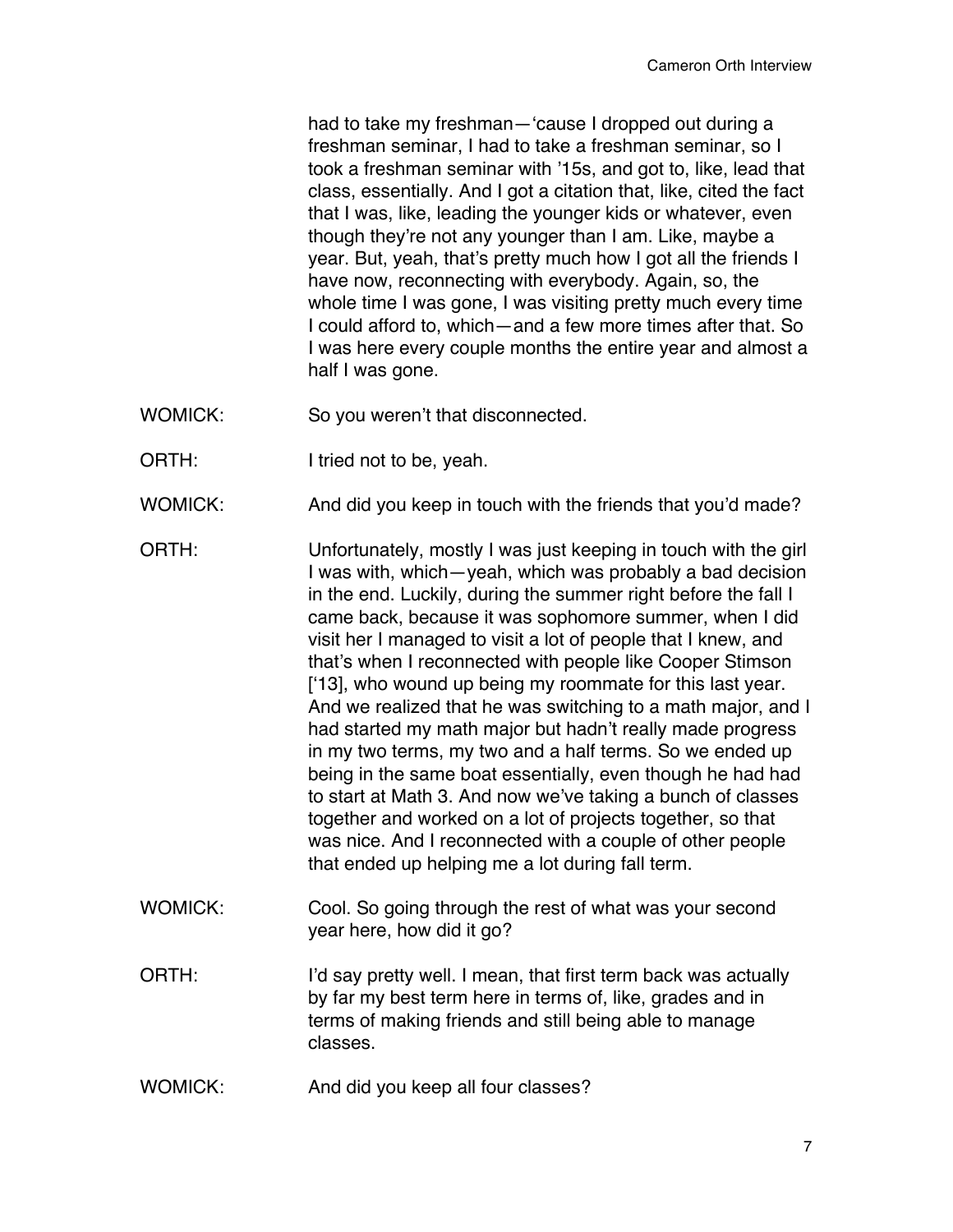| ORTH: | I did. |
|-------|--------|
|-------|--------|

WOMICK: Wow.

ORTH: I let one kind of fall to the side, and I got, like, right below the median, but everything else I did really well in. Again, it was easier classes, on purpose, because I got used to taking a lot of easy classes at the community college that I was at, so I, yeah, stuck with that model and did fine. And then I did end up doing the same bad decision next spring, taking four classes and dropping down to two. But I've done fine since then to make up for it. Had a couple bumps along the way. In terms of academics, that's pretty much it.

> But then that fall I decided to go back into College Bowl, which I had done very briefly in the fall of my freshman year, even though—I was very active in my high school, and the year I dropped out and did home schooling for a year in high school, I became really active at the college level as well. And so it was kind of expected that I was gonna continue, but I didn't. Pretty much once I got into a relationship and once I fell behind in my classes, I just quit, and I only went to, like, one tournament that first year. But now—I became the treasurer very quickly, and then—and I've been the president for the last year, and I will be the next year. And under my leadership, we've actually grown for the first time in forever. We'd always maintained the same size, from about, like, five regulars to about fifteen regulars.

- WOMICK: Mm-hm. How often does the group get together, and what do y'all do?
- ORTH: Originally it was two times a week, Mondays and Thursdays for two hours each, and part of that time was spent practicing what's called trash, which was just kind of—it's not academic; it's, like, a bunch of pop culture kind of stuff with no real canon. Like, it could pretty much be anything, which makes it hard to compete. So that was part of my role of taking leadership, was to get rid of that or at least move away from that. And now this year, starting in the fall, we practice four times a week for a minimum of two and a half hours, usually three or four hours.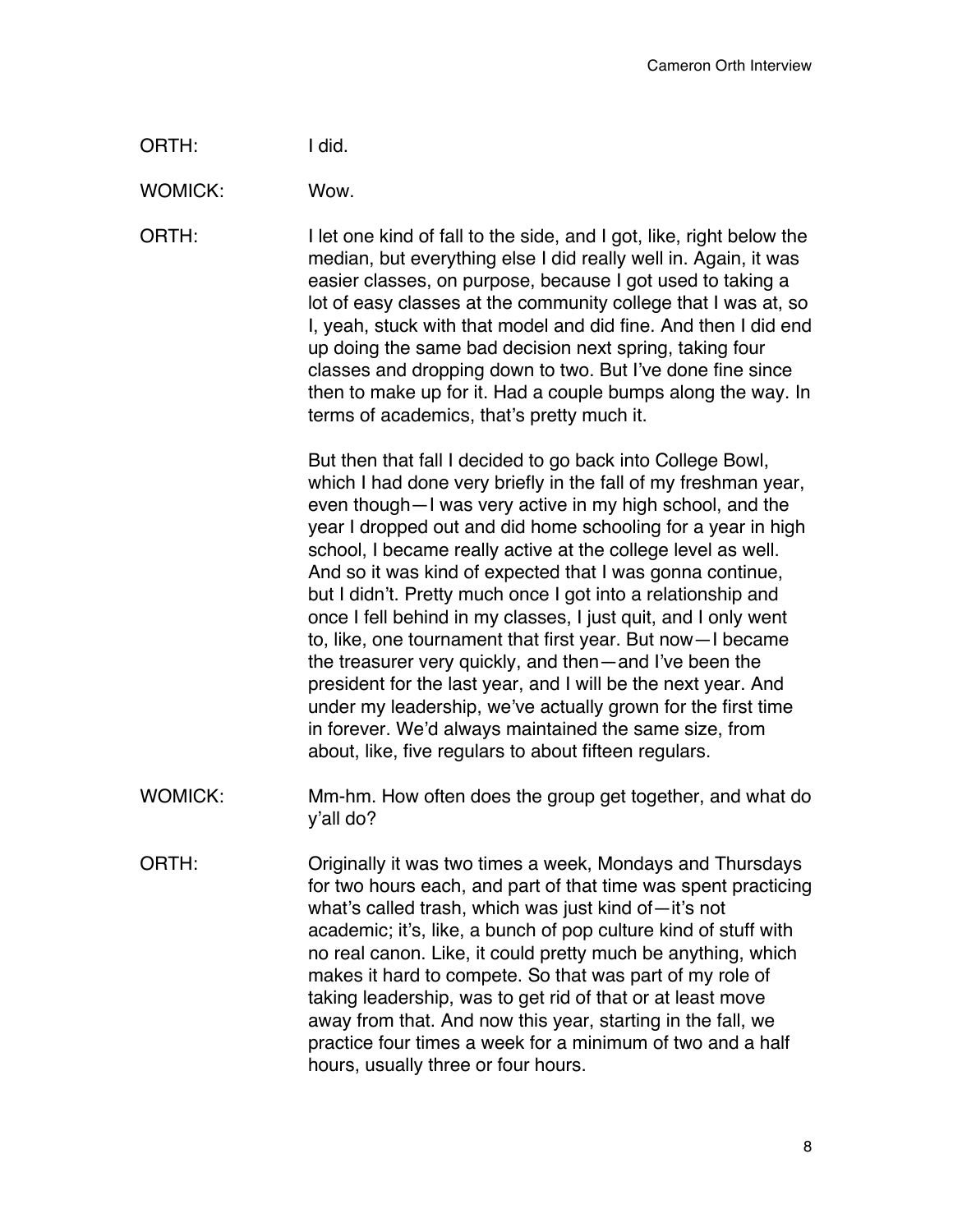We're missing our best player right now, who was a '15 that I met that fall and kind of helped coach 'cause he hadn't been exposed to like college-level material. And between the two of us, we were practicing at least 20 hours a week. And we went to five tournaments in one term, which was the first time that Dartmouth had done that in years, possibly ten years. Yeah. So now we're on our way to being the top undergraduate team. If he had been here this—he's in Italy right now, but if he had been here this year, we would have been in the top ten overall, in the top three undergraduate, so.

- WOMICK: That's impressive.
- ORTH: It would have been pretty nice.
- WOMICK: [Laughs.]
- ORTH: Instead, we did, like, very middling.
- WOMICK: Next year.

ORTH: But I think we made people notice the fact, 'cause they knew that we were missing our best player. Like, in the collegiate rankings that were just based on other teams and other people that are active, we were placed  $25<sup>th</sup>$ , which is the first time that Dartmouth had been ranked in a while. But I think everybody realizes that it's a pretty low ranking, 'cause we got better than that without our best player and without our like third-best player.

WOMICK: Mhmm. Wow.

ORTH: Yeah, we're doing pretty well now. The main thing is now to try to recruit more '17s 'cause when we recruited '16s, we managed to get 25 new faces, at least, over the fall, but not—very few kept with it, so we're gonna try to work on retention rates, especially—we really noticed that they're about—a little more—like, five or six girls versus about twenty guys, and of the twenty guys, like, eight of them stayed, at least sometimes, whereas out of the five or six girls, only one has been regular, and she'd already been involved in high school. So we're trying to figure out what that problem is. But now, I mean, that one girl became very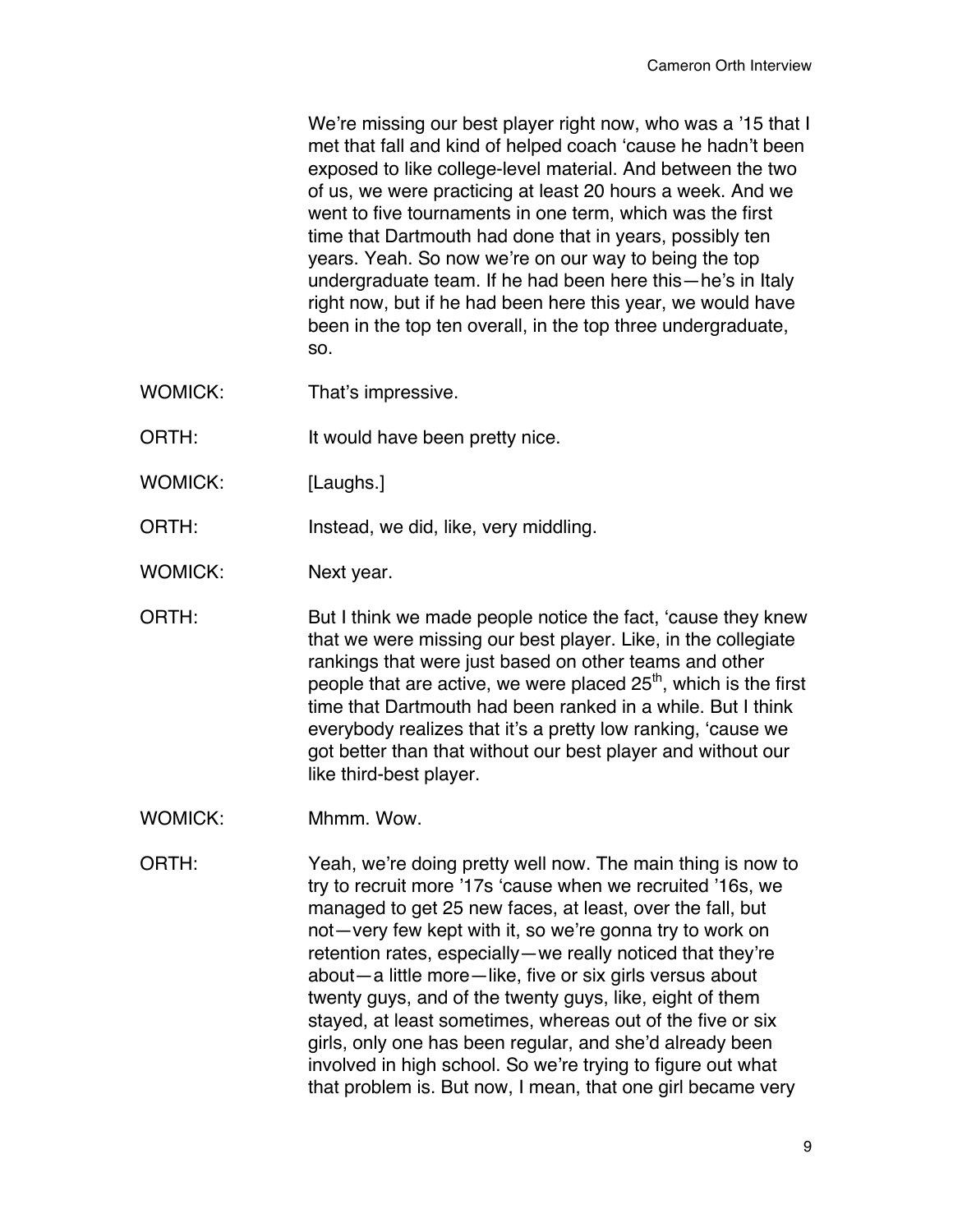active. I mean, she's my roommate for next year, and I think she'll be pretty active for the next year. And the second-best player on our team is a '16, so we definitely have younger players now. But yeah, that's pretty much, I think, 90 percent of my time, is something related to College Bowl.

- WOMICK: Uh-huh.
- ORTH: Like, right now I have a CS class, where it's an open-ended project and I'm doing something for College Bowl.
- WOMICK: [Chuckles] Really?

ORTH: Yeah. So—but yeah, I'm even getting credit now.

- WOMICK: That's terrific.
- ORTH: Yeah.
- WOMICK: So I know your time at Dartmouth's been kind of chopped up, but when you think about the college as a whole, how would you say it's changed since you came here as a firstyear student?
- ORTH: It has been kind of chop-chop, but, like, now I've been onthis is my seventh term on out of eleven in a row, so—
- WOMICK: Oh wow.

ORTH: — — So I'm getting pretty consistent now. But it's really hard to say if it's—there's no one way that it's significantly changed. To me, that's actually a good thing. There are definitely issues on campus that, as far as I know, people are more aware about, but, at the same time, I feel like you have to be here for a while before you find the circles where people actually talk about it. But, I mean, I'm pretty adamant about if you want to be involved in issues about, like, sexual assault and racism and homophobia on campus, like, there are so many ways you can get involved. But the recent things on campus now, I was actually pretty surprised that so many people didn't know basic, like, facts and stuff about—and statistics, because, like, I said—I mean, I've met so many people that are involved, like actively trying to fix these things for the last three or four years now.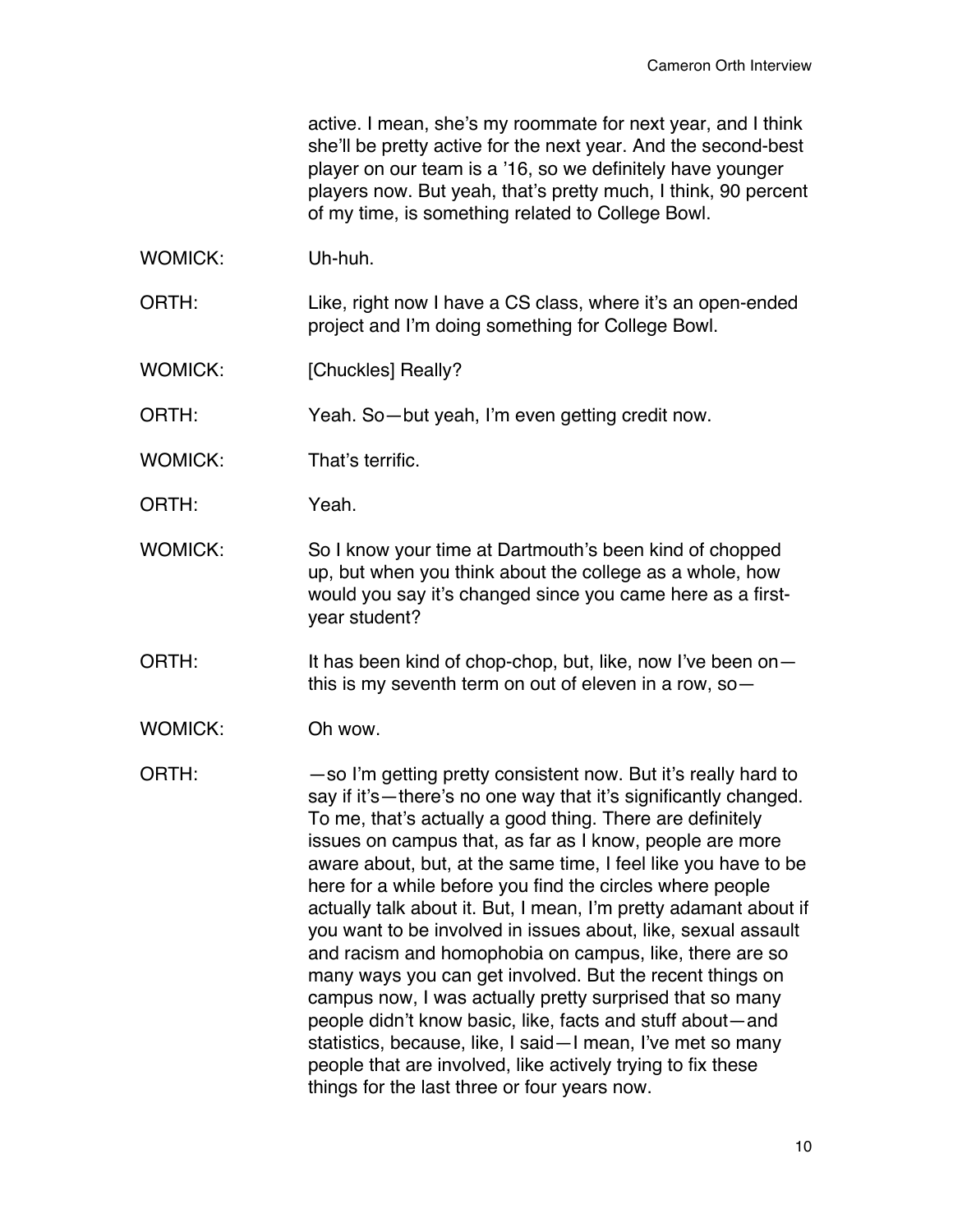I think certain things are getting better. Like, I think a lot of the frats actually now have stances on sexual assault and like what they're doing about it. As far as I know, very few of them did a while back. And now that I know people at, like, almost every frat and people that are in the leadership of those frats, I definitely have a different view about how the frats are doing, so I don't know how much has actually changed, or if it's just my view, my position.

- WOMICK: Mm-hm.
- ORTH: But, yeah, I feel like—the part that I don't like is that it seems like the administration is pushing more towards the research university and the Dartmouth University kind of thing, and since I've been big on tradition of Dartmouth for—before I even got here—that kind of bothers me at a pretty fundamental level, 'cause I had talked about that with my mom before I even got there. Like, that's one of the reasons I came, was to go to an undergraduate focus place. And even though I want to stay now for a master's degree after this, I still want it to be undergraduate focused. If it weren't, I would probably not want to stay. Yeah. I think that's the only that's the bad sign that I saw. But part of that's a temporary president and now an interim president.
- WOMICK: Yeah.
- ORTH: So I'm definitely excited for the new president, especially considering that he was there when my mom was there, which was when Kemeny was there, which is my favorite figure in Dartmouth history. And he's a math major—he *was* a math major, just like Kemeny. So I think there are a lot of good signs there.
- WOMICK: There are, definitely.

So seven out of eleven terms on in a row.

ORTH: Mm-hm.

WOMICK: Why?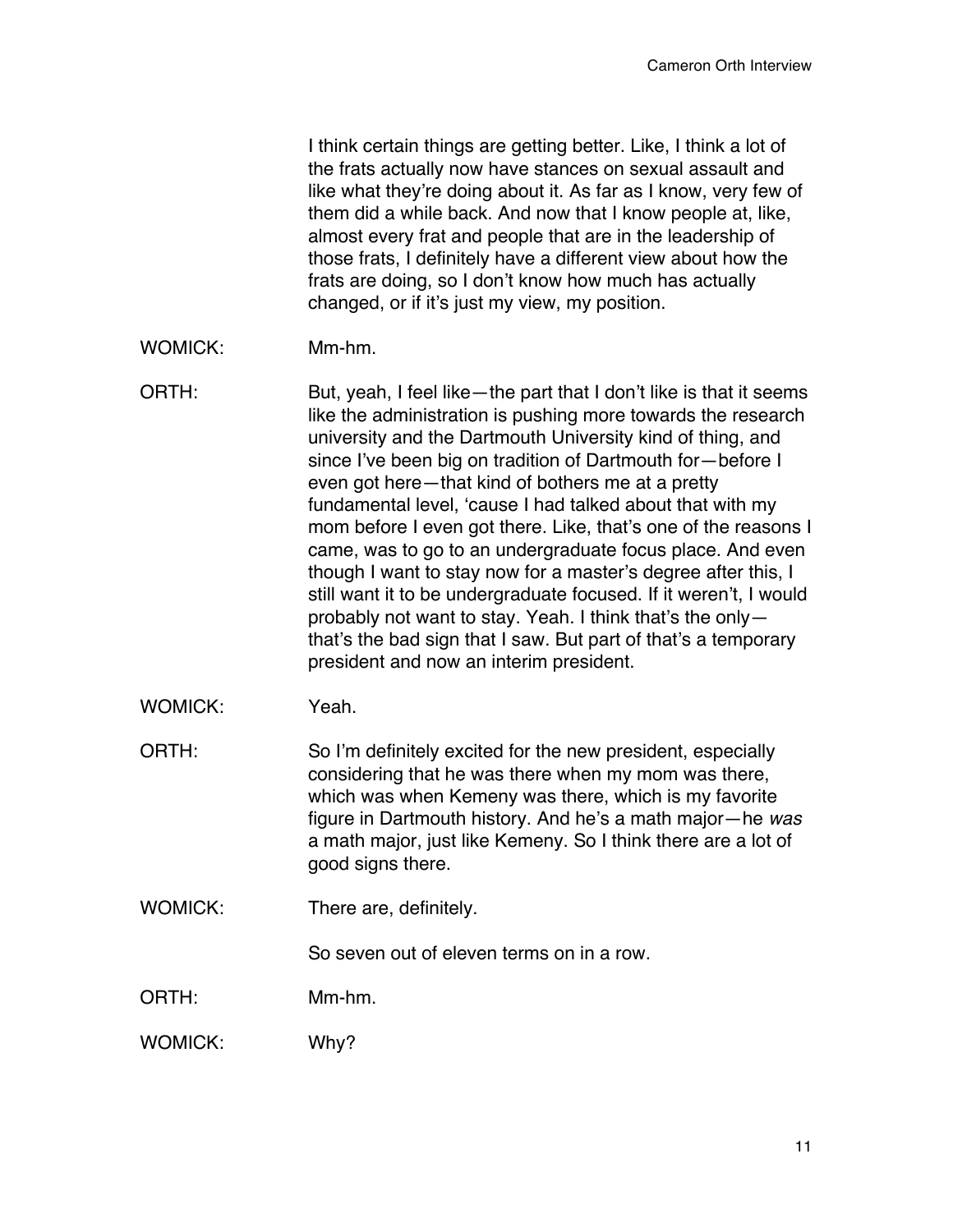| ORTH:          | To make up for all the time gone. I mean, I missed five and a<br>half terms in a row, which means six 'cause that spring term<br>didn't count that first year, and because I had, like, three or<br>four two-course terms now-well, one I got that E, so it was<br>a de facto two-course term. But, yeah, pretty much it's just a<br>course count thing now. And I still have distribs to do over<br>the next four terms, but I'm also trying to do something for a<br>second major 'cause I finished my math major a while back.<br>So now I'm working-I did-my second freshman summer, I<br>was in film, which was originally just supposed to get the art<br>distrib out of the way because I was kind of interested in the<br>idea, but I kind of fell in love with that class and that<br>professor, and now I work for him, and I've taken three<br>classes with him, audited two more. Yeah, I'm like TAing one<br>of his classes. Definitely trying to do something with film and<br>media studies, and I'm trying to merge it with something in<br>computer science as well. |
|----------------|---------------------------------------------------------------------------------------------------------------------------------------------------------------------------------------------------------------------------------------------------------------------------------------------------------------------------------------------------------------------------------------------------------------------------------------------------------------------------------------------------------------------------------------------------------------------------------------------------------------------------------------------------------------------------------------------------------------------------------------------------------------------------------------------------------------------------------------------------------------------------------------------------------------------------------------------------------------------------------------------------------------------------------------------------------------------------------------|
| <b>WOMICK:</b> | And you want to finish as soon as possible, I suppose?                                                                                                                                                                                                                                                                                                                                                                                                                                                                                                                                                                                                                                                                                                                                                                                                                                                                                                                                                                                                                                |
| ORTH:          | I mean, if I could afford it, I'd probably stay even more than<br>the four terms, but, at the same time, I probably want to<br>switch to—if I can get into the master's program here, I<br>would like to so that I can-I mean, the CS department here<br>is pretty oriented towards pushing anybody who wants to<br>continue in CS right into the master's program at the end,<br>and so, like, the major adviser is not very worried about the<br>fact that I won't have time to finish, like, a whole major. I<br>should be able to do pretty much anything I want in CS and<br>then finish everything when I get to the master's level.                                                                                                                                                                                                                                                                                                                                                                                                                                            |
| <b>WOMICK:</b> | Mm-hm.                                                                                                                                                                                                                                                                                                                                                                                                                                                                                                                                                                                                                                                                                                                                                                                                                                                                                                                                                                                                                                                                                |
| ORTH:          | Yes, it's all lining up pretty well, except for the fact that I'm<br>running out of time.                                                                                                                                                                                                                                                                                                                                                                                                                                                                                                                                                                                                                                                                                                                                                                                                                                                                                                                                                                                             |
| <b>WOMICK:</b> | That'll put you in Hanover for a long time.                                                                                                                                                                                                                                                                                                                                                                                                                                                                                                                                                                                                                                                                                                                                                                                                                                                                                                                                                                                                                                           |
| ORTH:          | That's fine with me. This is very similar to where I grew up,<br>and it's pretty much been the only place I've wanted to go for<br>the whole time I was in Virginia.                                                                                                                                                                                                                                                                                                                                                                                                                                                                                                                                                                                                                                                                                                                                                                                                                                                                                                                  |
| WOMICK:        | Mhmm. So looking even further, ahead after the master's<br>program, what would be the plan after that?                                                                                                                                                                                                                                                                                                                                                                                                                                                                                                                                                                                                                                                                                                                                                                                                                                                                                                                                                                                |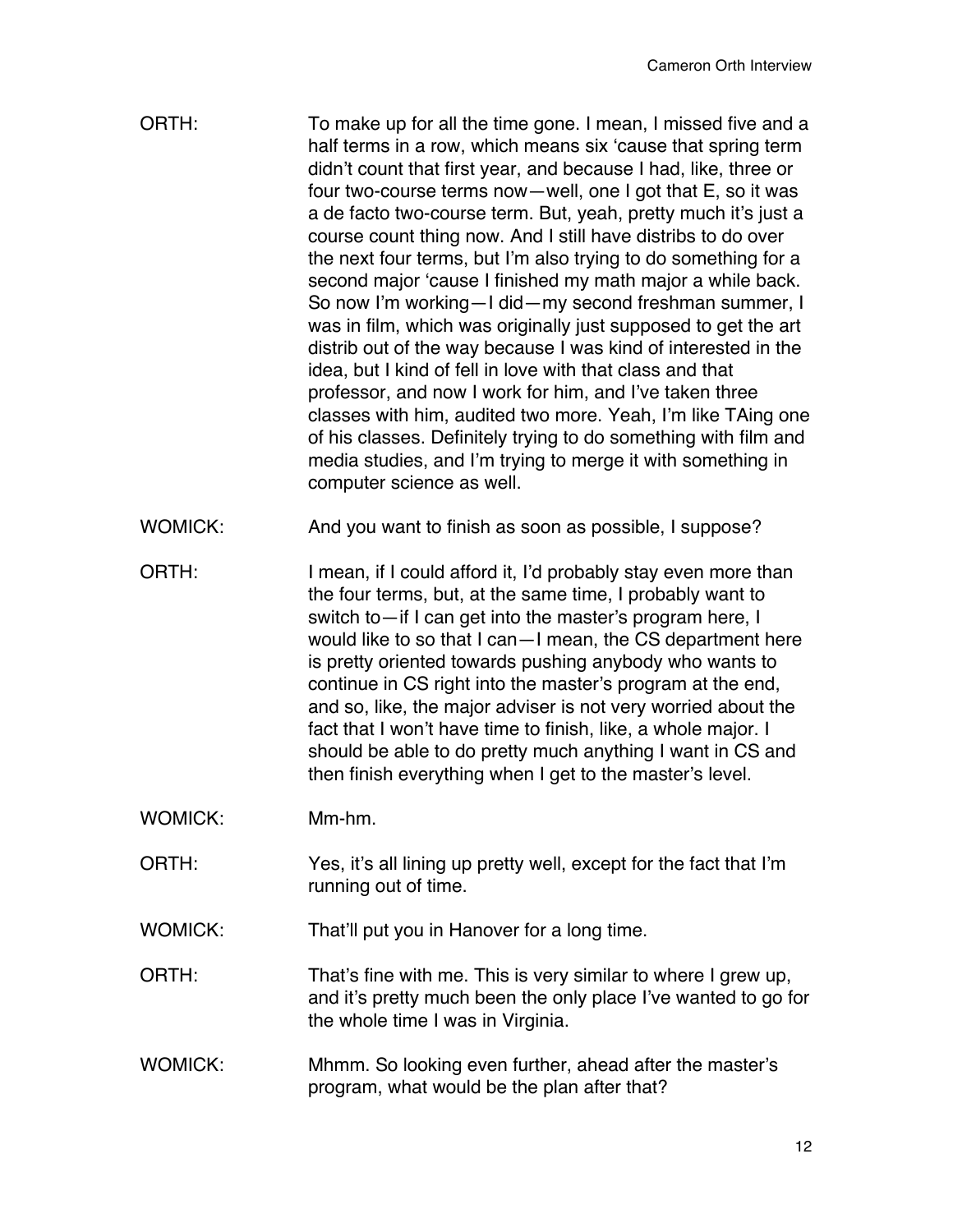ORTH: Well, part of the idea of the master's program is to—because I essentially ruined my GPA those first two terms, which means in the current climate of math and CS programs, it pretty much rules out a *lot* of programs for Ph.D. level, so the idea is to get a better track record in the master's program and then go right into either a math or computer science— I'm right on the border of my research interests—I like algorithms and number theory kind of stuff, so pretty much either, depending on what adviser I end up finding. So, yeah, I'll be in school for, like, seven years, eight years at least. [Chuckles.]

> But I'm going for a professorship in the end. I'd love to end up back here, especially. If I don't end up back here, I'd like to be at some very similar location, possibly back where I'm from, like Williams. But, yeah, that's been my target for five, ten years now, so I'm probably not gonna deviate.

- WOMICK: Have you talked to any professors here about that goal?
- ORTH: I have, and it's been a tough conversation because of my GPA. Just—they've helped me be realistic about it, which is why I've decided on the master's program, 'cause it's pretty non-traditional. But hopefully it'll help me merge the two paths of computer science and math and it'll give me more time, 'cause if I do the master's program here, I'll be able to do the MALS program as well, and be able to continue some of the fun stuff that I'm working on, which is kind of interdisciplinary connections between computer science and like the liberal arts. Hopefully that's, like, an interesting enough side topic that it might be a good second research interest to get me into a good program, 'cause pretty much I'd like to continue—

I mean, Kemeny is pretty much my idol, and his big thing here was—while he was president, even, he would always teach the Intro Finite Math class, which was, like, an intro class that anybody could take without prereq, except that it wasn't calculus, so it didn't, like, turn people away from math so quickly, and it ends up being very useful, especially if you read, like, his actual—his books that he wrote on, like, pedagogy. It's really helpful for the social sciences, and the stuff he's writing about in 1970 and 1972 are still completely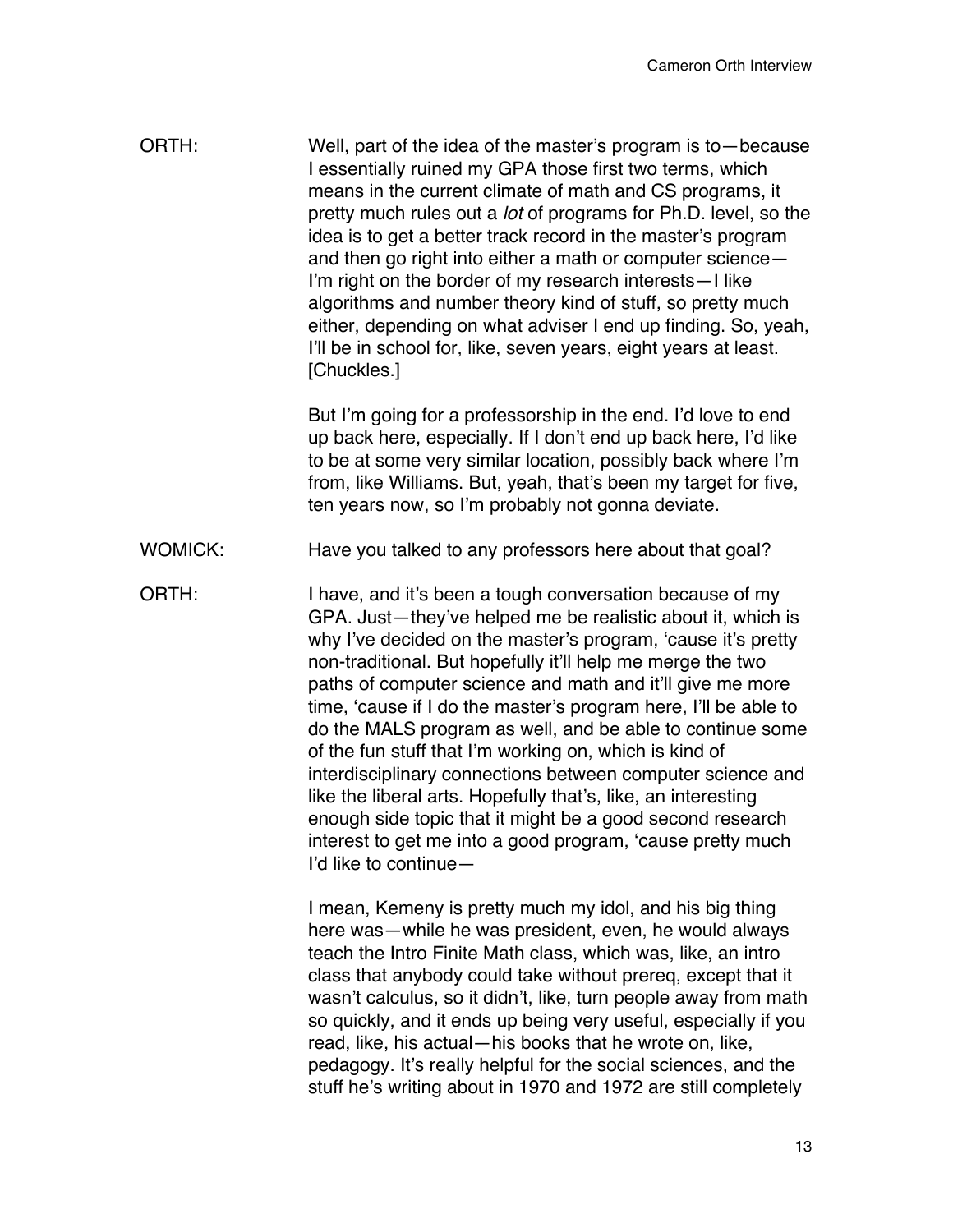applicable because nobody actually picked up his thread all the way.

For example, like, social sciences are really statistics-based when they don't have to be. It's a whole 'nother avenue that people kind of dropped, which, again, is, like, seventy years old, like Claude Lévi-Strauss in anthropology was doing, like really cool math stuff. But the results weren't interesting enough 'cause they were so pure. But there are ways to kind of merge the two paths, which—that's what I'm hoping to work on.

I mean, I have a path in mind, and I also plan to be primarily a professor rather than a researcher in computer science. That's why I'd love to be here in the end.

WOMICK: Mm-hm. So you mentioned the Greek system earlier. Are you affiliated?

ORTH: I'm not. But honestly it's mostly because I was gone for the whole what would be my sophomore year, so it becomes a little bit harder—it wasn't significantly harder, except that if I wanted to join, I would probably have done it that first fall 'cause doing it as a technical junior and as a winter rush would be even stranger, I guess, yeah, even more out of the ordinary, so I would have had to do it that fall, and I had already signed up for four classes, and it was my first term back, so I kind of ruled it out. But, yeah, so many of my friends are affiliated that it really doesn't matter to me in any way. I mean, I don't go out that much anyway, so I really would only use a frat for the friends anyway and the connections. But, I mean, I pretty much already have—like, if you know multiple people in, like, the leadership of a frat, then you can feel comfortable just walking right in during the day. Like, not during a party event. So that's kind of how I have it set up.

WOMICK: Mm-hm.

ORTH: Which I like.

WOMICK: That is a nice setup. You don't have to pay.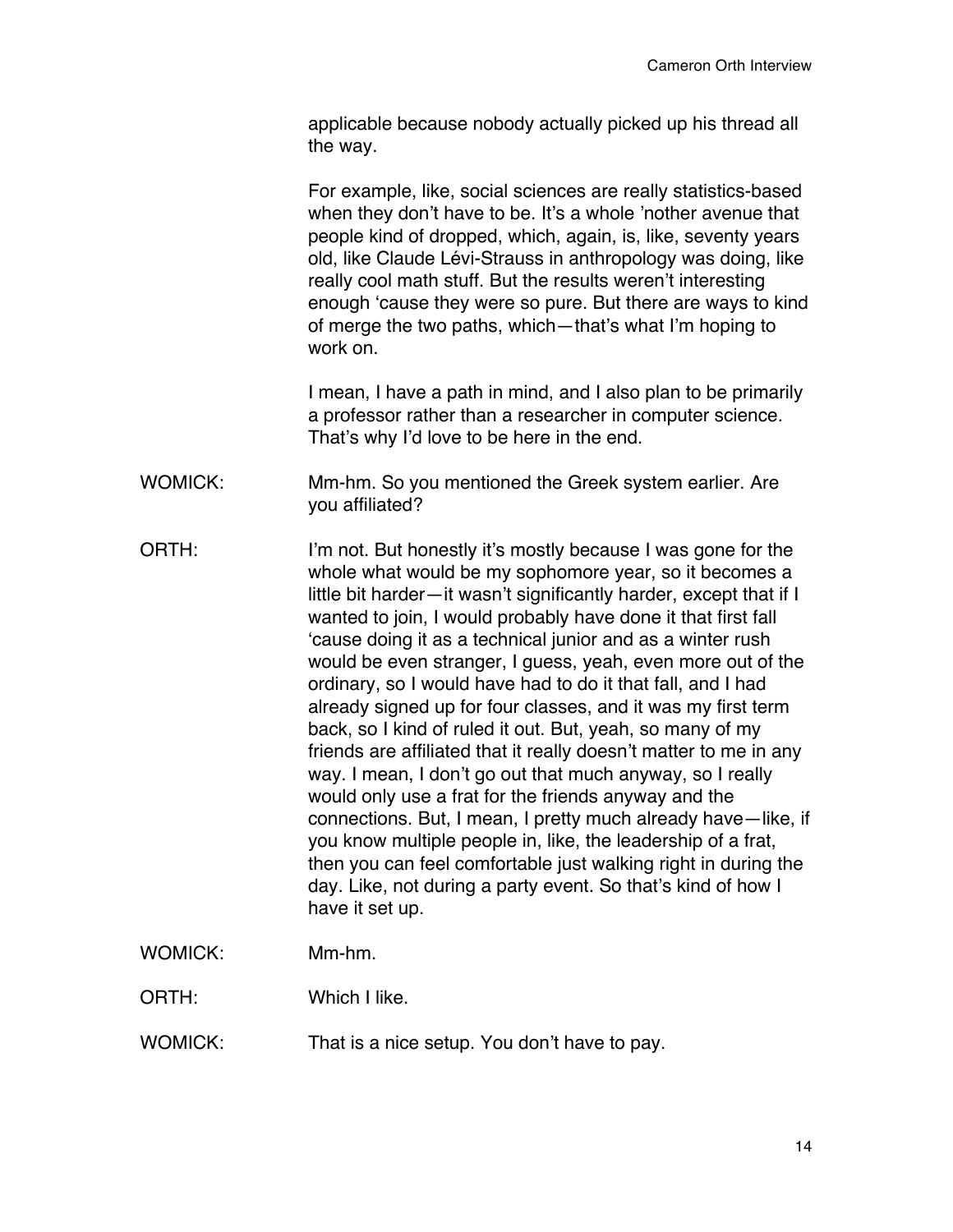ORTH: Yeah. [Laughter.] Yeah, no. I mean, my best friend is—he just joined last term, and he's already kind of reflecting on the fact that he already knew a lot of—like, the people he hangs out with in the frat are people he already hung out with, so it is kind of unfortunate that he has to pay for the things that he doesn't actually partake in anyway. But, I mean, he still really likes it there. He's gonna live there over the summer. And so I'll be hanging out on frat row quite a bit over the summer, my *second* summer. [Laughter.]

> I mean, I don't think there's as much of a divide as people would like there to be, to simplify things, because even—like, you can name any frat and there are still at least a couple members that are really active in things you wouldn't expect, I guess, with whatever stereotype you apply. And so, I mean, many of the issues related to the Greek system are really just what they're *not* doing rather than negative things that they're doing as a frat. And that's why it's really easy to be friends with individuals from it. I've never had a problem with that.

> I mean, and the day culture/night culture thing is a really nice dichotomy, so that you can hang out with pretty much anybody during the day. It might be sometimes hard to connect with everybody at night, but I'm not sure that you really need to. I mean, I spend every Monday through Thursday night practicing with College Bowl, so it really doesn't affect me anyway.

> And then Friday nights I'm often going to sleep early so I can drive people to tournaments. But, yeah—I don't know. Again, I don't know if the frats have really changed in any way, but now that I know people that are actually doing stuff *in* them, I feel like we're on the right track in that case. I'd be rather disappointed if we actually tried to completely get rid of the whole system, especially considering—like, I know the history better than most, and so it would be pretty disappointing to me to see the traditions lost entirely.

> I mean, I was *just* talking—before you came in—about, like, Roland Mansilla ['13] in AD, and, like, you can apply whatever historical stereotype you want on AD, but, like, he's not gonna really fit that, regardless. In my experience, almost all the ADs are very similar to him, in different ways, but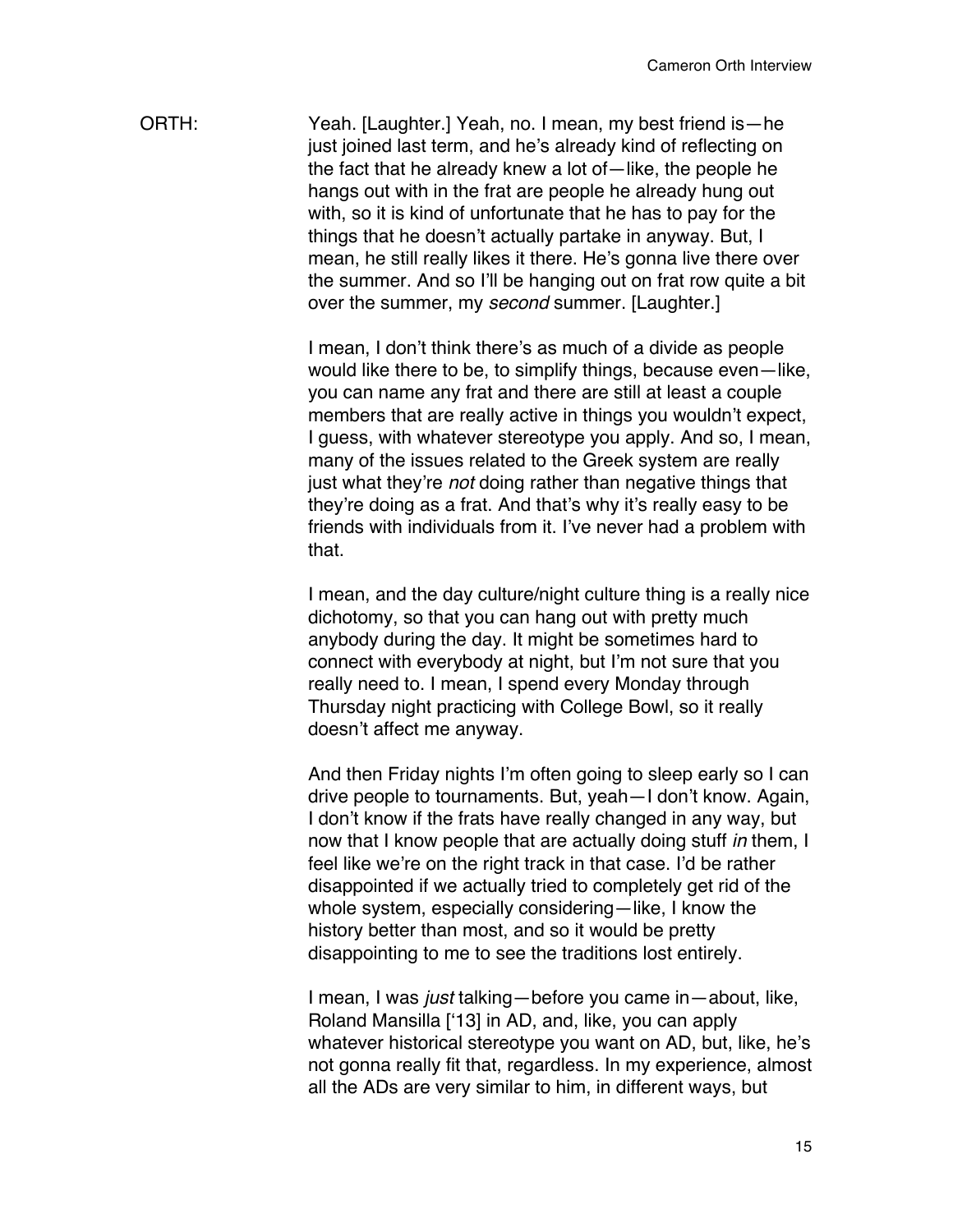these are all, like, really big leaders in the community, so—in really positive ways.

I've gone to pretty much every lecture I can this term about like the Seeds of Change lectures this past week, which Roland help set up and were funded by a classmate of my mom's memorial fund, which is actually the mother of a friend of mine here, the top math student, actually. So I don't know really where I'm going with that, but it's just—there's definitely a good dialogue on campus, and it's not only being generated by people who are against the Greek system, but I think the people who happen to be against the Greek system are kind of conflating issues when they attack other issues. I'm not sure that's the best course. 'Cause there are a lot of allies that you can find in really important positions.

I mean, I've had a pretty strange view that I kind of publicly espoused about I'd much rather see a de-emphasis on the drinking age, underage drinking, because I think there's definitely anecdotal evidence, not the least of which is, like, when my mom was here, the drinking age was 18, so pretty much everybody could drink, and it really didn't matter, and they really didn't have a significant problem with overdrinking. Maybe some freshmen did it, like, once to experiment and then pretty much never again.

So even though you have, like, *Animal House*,—kind of that view, very few people actually did, like, over-party or whatever. What the drinking age allows is that, like, S&S can be more active 'cause S&S doesn't have to turn, like, a blind eye to all the underage drinking if it's legal. So I've been talking to a lot of friends that actually know how, like, statelevel politics works and stuff, and there *are* ways that, like, if the police department in Hanover actually wanted to work on this issue correctly, they *could* stop enforcing that law, and it would be legal. And if so, then I feel like S&S can be closer to the real issues in terms of actually monitoring, like, at-risk people on both ends—like, possible victims and possible assaulters.

Yeah, so I'm trying to figure out how active I want to actually take that stance over the next year or so. Pretty much I'm gonna spend the summer trying to figure out what I really want to do for my last term, my last year as an undergrad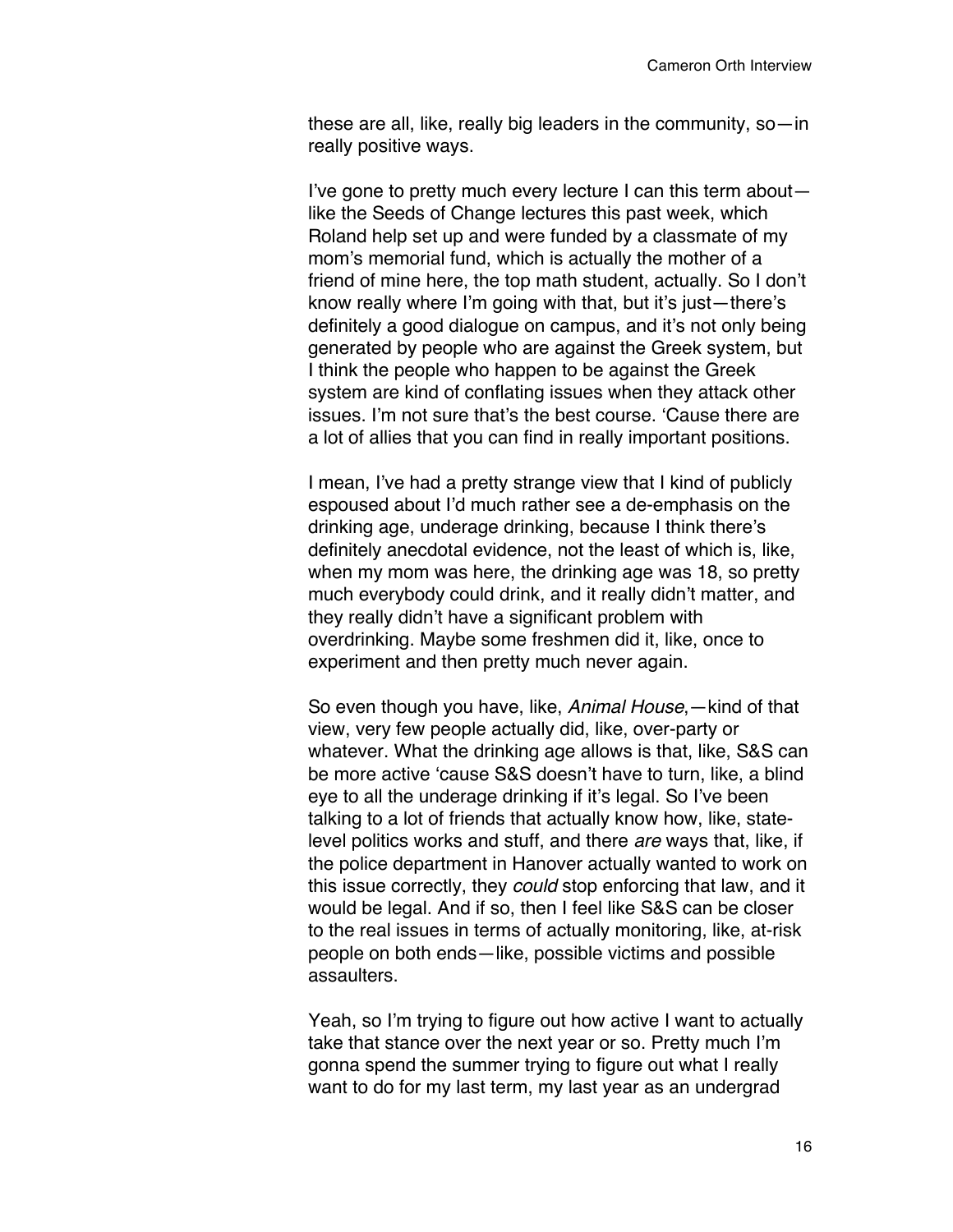here. I think I do want to do something more active than I've been doing. Right now, I've pretty much been attending all the lectures and meetings, and I'm on the blitz list for the RealTalk movement, but I don't participate yet. So, yeah, I'm pretty much just trying to gear up for something that needs to happen in the next year or so.

- WOMICK: And you think something needs to happen?
- ORTH: I think something's going to happen, and if people who don't have other agendas aren't involved, then I think side things could happen. Like, I think it's very possible that in the rush to solve all of our problems, we do stuff like start closing Greek houses, and I really don't want to see that happen because I think that's a complete side issue that has very little bearing on what they actually want to happen. I think there needs to be more people—I think a lot of people with my stances that are not against the Greek system but also have a less active, like, stance against the issues at hand like, I think more people like myself need to actually be *doing*  things because otherwise the more radical people that aren't managing to do things will do more things than they probably should, I guess.

I'd also like to just become—I've been putting off, just for time issues, getting trained for, like, the Sexperts and SAPA, for a long time. I've had a lot of friends do that, and I think those are the places where people can help the most right now. I mean, they have all sorts of their own issues, and that's why there are so many groups that want to I guess rush things more. But I don't know, I'd like to get more directly involved with things, but not blindly, so [chuckles] taking my time.

- WOMICK: So during your time here, have there ever been any moments or periods of time where you felt like you didn't fit in or didn't belong here?
- ORTH: I mean, almost certainly not in the last two years, just because of how amazing the setup that I managed to get that first fall back. I mean, that first fall back, I was literally—I was able to come into Brace Commons and East Wheelock and just get out my homework, maybe start it, maybe not, and that could be at, like, 6 p.m. on, like, a Tuesday, and by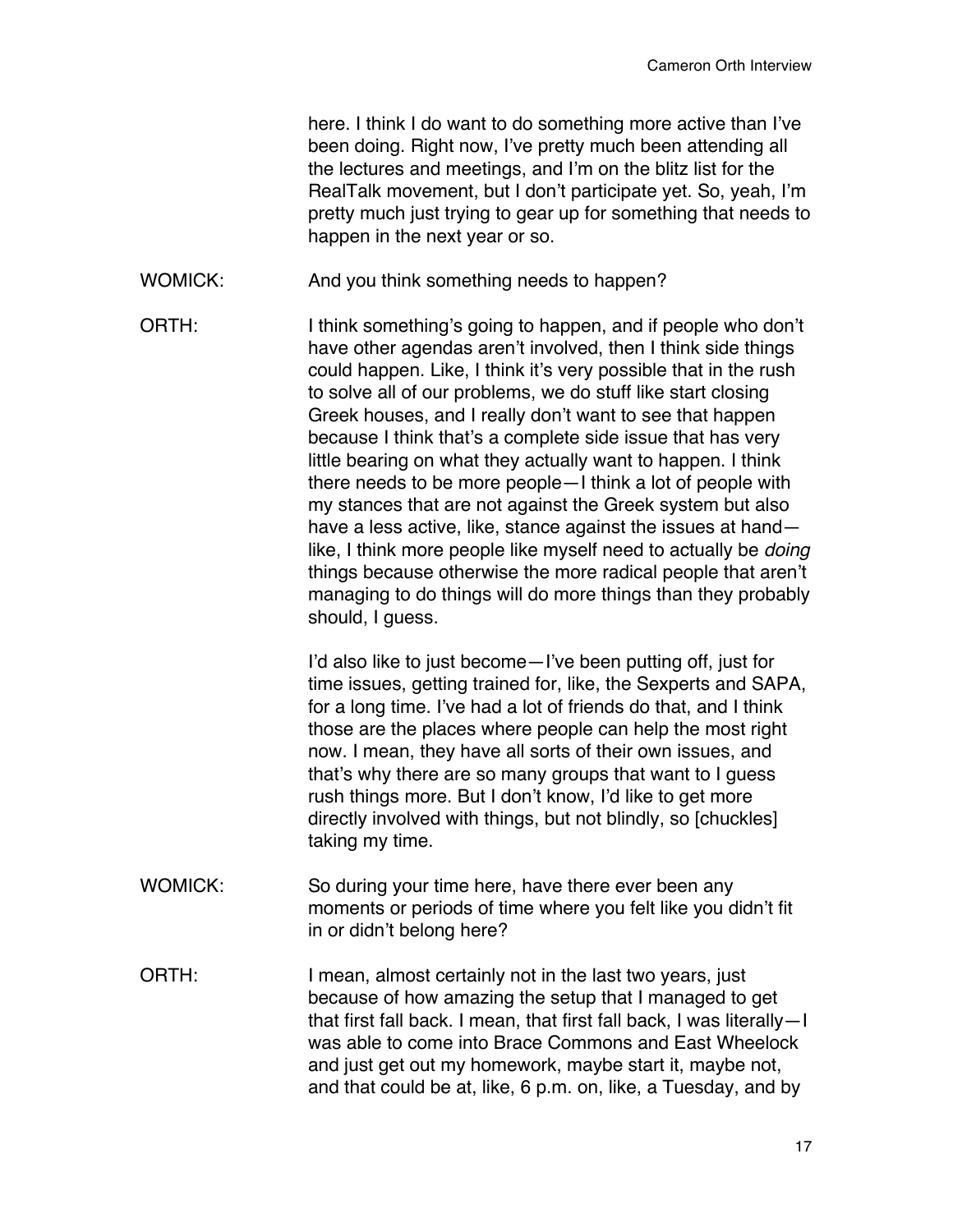10 p.m. I'd be surrounded by at least five other people, most of which didn't know each other but only knew me. So it was, like, a really nice—it was kind of—I introduced people to other people, I got introduced to other people, and eventually my work would get done over the whole night, 'cause I would devote that time to working and hanging out with people at the same time. So that usually worked really well.

My freshman year, because I let it get so binary of being with this person or pretty much being alone and, like, sleeping, that got pretty much out of hand. So I'd say there were probably times, especially in that winter leading up to spring that I—I don't know if it—I didn't feel out of place necessarily 'cause, like, as I said, I had a really good roommate, and I could talk to him about anything, any time. But I didn't always take advantage of that.

There were times when I was kind of silent. I stayed in my room a lot. 'Cause I was nocturnal, I was able to kind of just—I could miss entire days without talking to anybody except this one [chuckles] person, so—I don't know. But luckily—like, her roommate was one of the only people that I did sometimes talk to, just tangentially, and now she's one of my closest friends. Coming back, she was one of the first people I met—I, like, reconnected with on campus that fall. And we've hung out, like, every chance I've gotten.

I think that—I've only had one friend that's really had a serious problem with trying to fit in, but mostly his real issue there was just lack of—like, no willingness to actually go look for those places. I mean, he ended up finding it with, like, our College Bowl team, so he's not really feeling the problems as much anymore. But he still has that issue of—like, if we're not meeting as a team, he's really only gonna talk to, like, a couple people from the team. He's not gonna try to find, like, another group at the same time.

I mean, pretty much anybody who's actually searching for a group, that I know, has seemed to find something. And I've liked that about this place. But, yeah. I think there are—like, I was kind of surprised because I went to the—I guess it was Take Back the Night. But it was the last part of Take Back the Night, on the Green, with a big circle, people saying what they want their Dartmouth—what Dartmouth should be or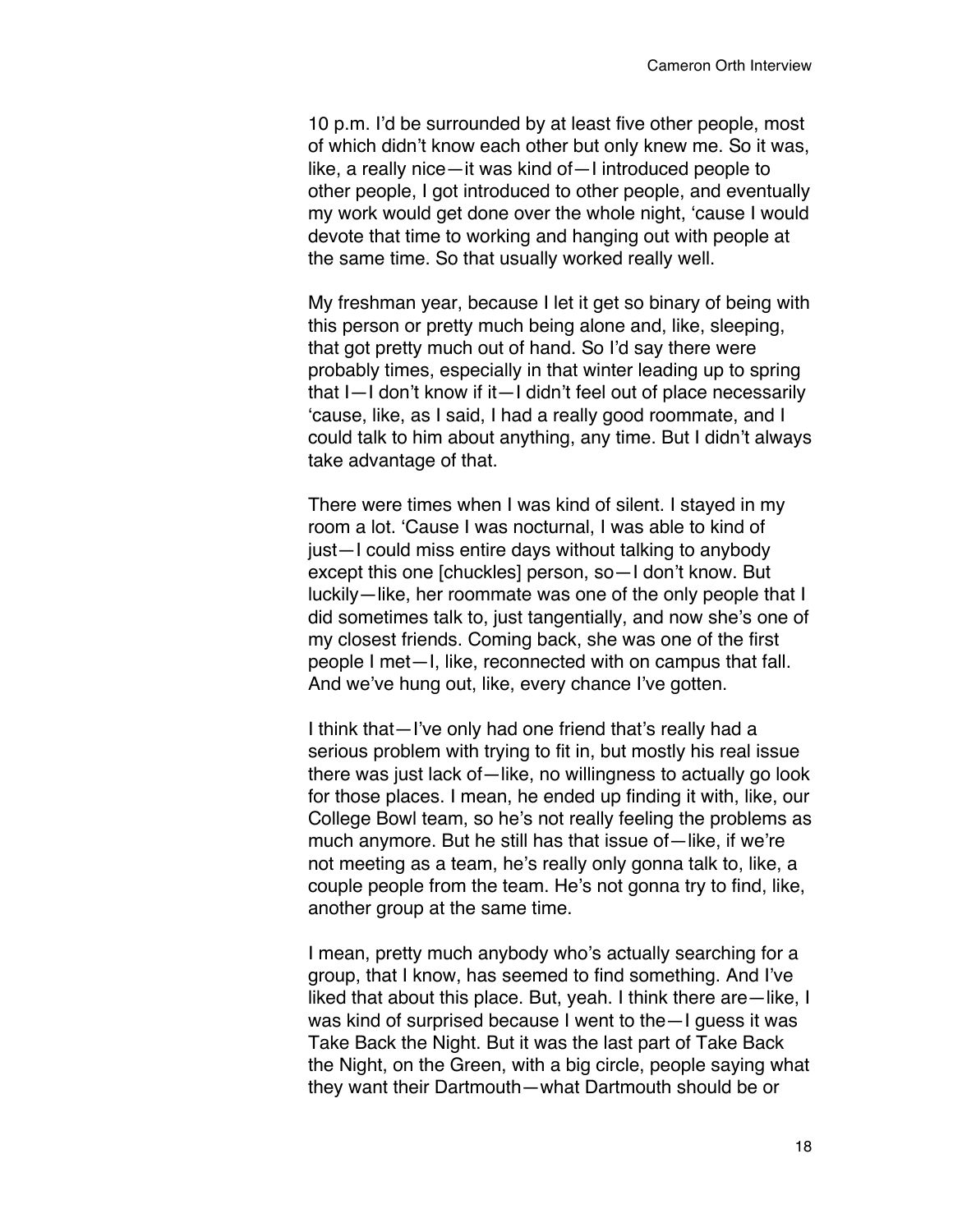whatever. And multiple people said something about they wanted more, like, intellectual conversations at night. I had trouble with that because, I mean, if you're going into a frat basement and you're saying you're upset that there's no intellectual conversation, I feel like you're missing some kind of point here.

WOMICK: [Chuckles.]

ORTH: Like, I don't think that's a flaw of the frat because they're hosting a party, and a party's not usually for— I mean, unless your party is, like, a wine and cheese event, you're not really supposed to be having, like, intellectual conversation. I see nothing wrong with that. If you want the intellectual conversation, I feel like there are plenty of places. If not, you can form a club.

> I mean, I'm a president of one organization that has intellectual conversations every weeknight, but I'm also the treasurer of Dartmouth Math Society, and we hosted talks, like, every other Wednesday night some terms. We're a little less active the last two terms, but I think I'm going to stay with that. These are all—like, there are so many talks, to the point where I've actually skipped classes to go to some of these really interesting lectures. And after those, if you go with a friend—that's enough material for a dinner conversation that can go forever. And I've had those, regularly. Like, I can't go a week without a really interesting conversation that's something I didn't think about, like, the week before.

I don't really understand the people that are critiquing Dartmouth life based on that, based on lack of, like, opportunities for intellectual conversation. I find it kind of funny sometimes. I also find it kind of depressing. But—I think that's pretty much my stance on alternative social spaces or whatever. I think there are plenty of ways to create your own, so I don't really consider that an issue. But I suppose there's probably people that would disagree, based on their own experience.

Again, I mean, if I can take a more active stance over the next year, I might be able to maybe help people find—one way is that I'm trying to expand what College Bowl is actually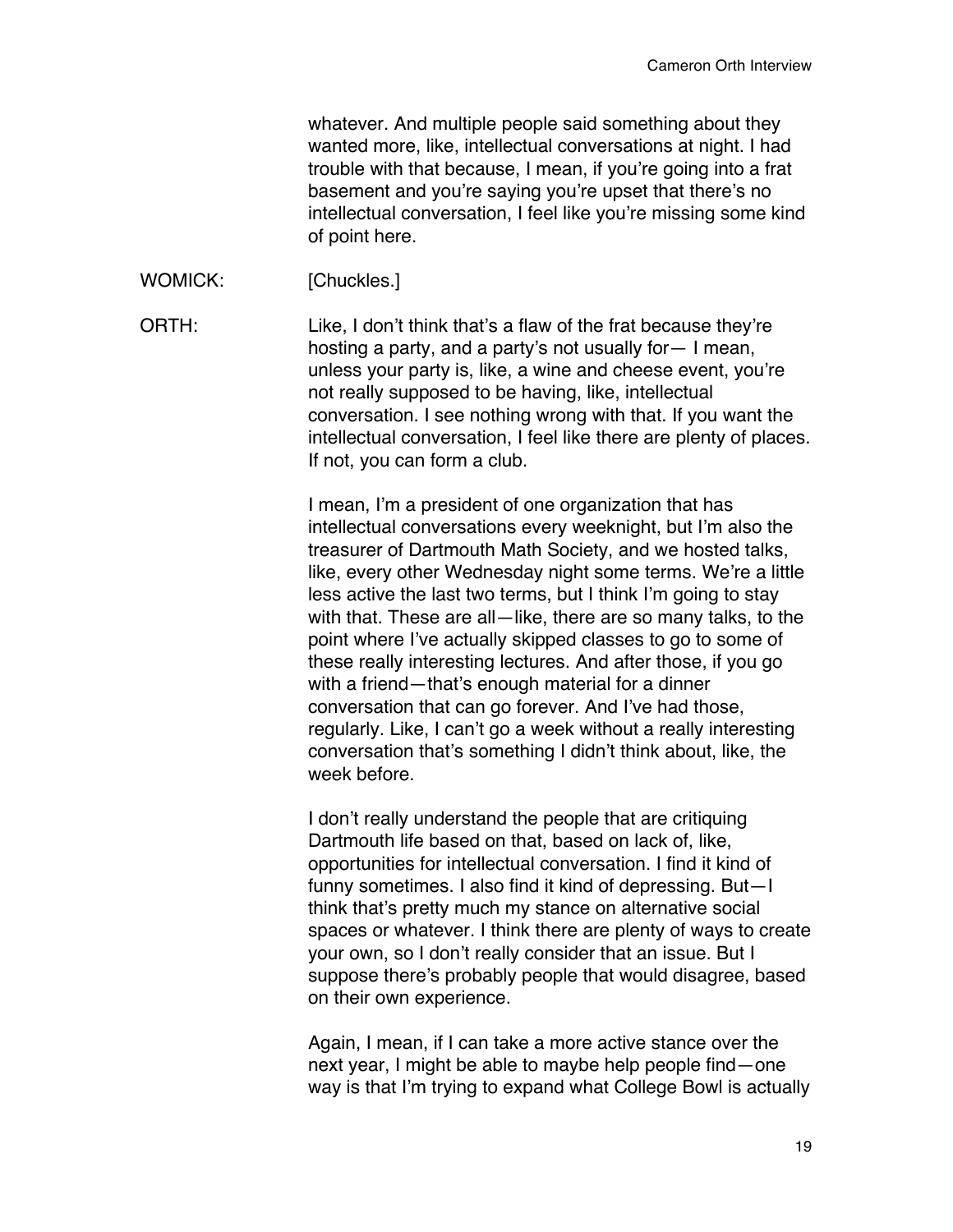about, and so next year we might be doing more—like, two kinds of practices, which is, like, one for actual A and B teams that are really competitive and then another one that's more, like, learning oriented, so, like, people who know topics will actually kind of go through them, and so people can—kind of like Miniversity courses but they're more academic-oriented and they're even shorter but more concentrated. You can just come—like, if you're on the blitz list, then you'll come to each lecture that probably interests you, and you'll learn, like, maybe all the major psychology experiments in one night, in, like, two hours. And so, I mean, you can get a taste of something like Psych 1 in under a week if you wanted to, especially the way that we have it down.

I mean, that's one of the most useful things about College Bowl, has been, like, an organizational framework of learning, so that's why we have so many good conversations because we're exposed to so much information that, like, the people who know more than just the bare facts about these things are allowed to, like, express their actual interpretations, so even though it's really information based, we still get more cohesive, like, concepts instead of just memorizations, I guess.

I think that's true of pretty much every college that has a team, but pretty much there's no college that has a team that's very open to all of campus. So that's what I'd like to try to start here. 'Cause I feel like it's the right place, 'cause honestly we—last fall was the first time that we really organized some kind of advertising, and it worked out *really* well. I guess we had some retention rate problems, but if I can solve those in some way, then we can do a lot.

- WOMICK: Yeah. Would you say that there is such a thing as a, quote, "Dartmouth community"? If so, who is part of it? And if not, what actually exists?
- ORTH: I would definitely say so. I mean, I still haven't pitched this to my professor, but I'm taking a class on Harlem Renaissance, and my final paper is going to be—it's using Benedict Anderson's *Imagined Communities*, which is a *really* cool book that's been really influential to me. It's pretty much about nationalism and how nationalism kind of starts as a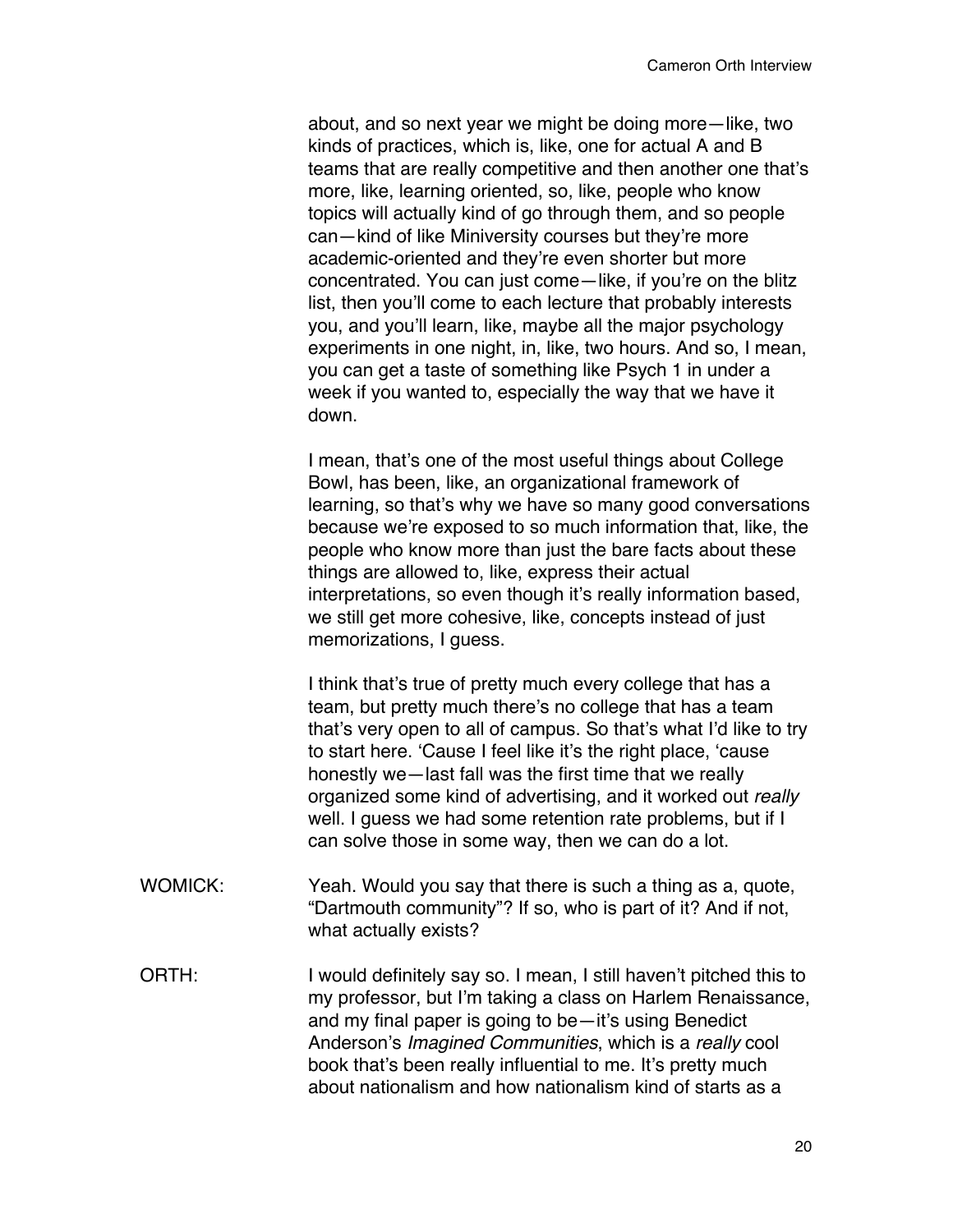seed in groups of people, and I think there's a great case to be made, which our professor, Martin Favor, actually kind of started to talk about in class, that Dartmouth applies to that, so there is this imagined community. And the whole idea of, like, nationalism is that you don't know everybody in the community, but that doesn't prevent it from being a community. And similarly, you don't have to share every opinion with everybody and it's still a functioning community.

So I really think that Dartmouth fulfills all those things, and therefore the essay that I'm gonna write—I'm gonna ask the professor if I can do a second essay that's Dartmouth oriented currently, whereas my primary essay is gonna be I think about Washington, D.C., interbellum era, so significantly different from now, but I think I can apply pretty much the same arguments.

I think it's really easy to do that because we have traditions that are not—like, if you talk to somebody like Martin Favor, he'll point out that a lot of the traditions are not that old, and even though things that people think are kind of like the oldest aren't. A lot of people, like, misunderstand, like, the homecoming fire. My mom has always been really surprised at how that's turned out because they always had bonfires for every football game, and the idea of just having that one is kind of foreign. And it was definitely *bigger* for the homecoming one, but it was also *significantly* bigger than what we do now. The bonfires that we do now are the same size as the ones they were doing all the time. So it just feels significantly different for her. And, like, her roommate came for the 2011 homecoming, got to get her stance on things as well. A lot of these traditions aren't really traditions per se. And things like Flair didn't pop up until, like, late '80s.

- WOMICK: Mm-hm. [Chuckles] Makes sense.
- ORTH: [Chuckles] Yeah. We're still using the same Flair. I don't know.

WOMICK: [Laughs.]

ORTH: But, yeah, so these things aren't—these are just kind of passing traditions that we just kind of label as traditions, but I think that's a good thing. I feel like my paper is gonna end up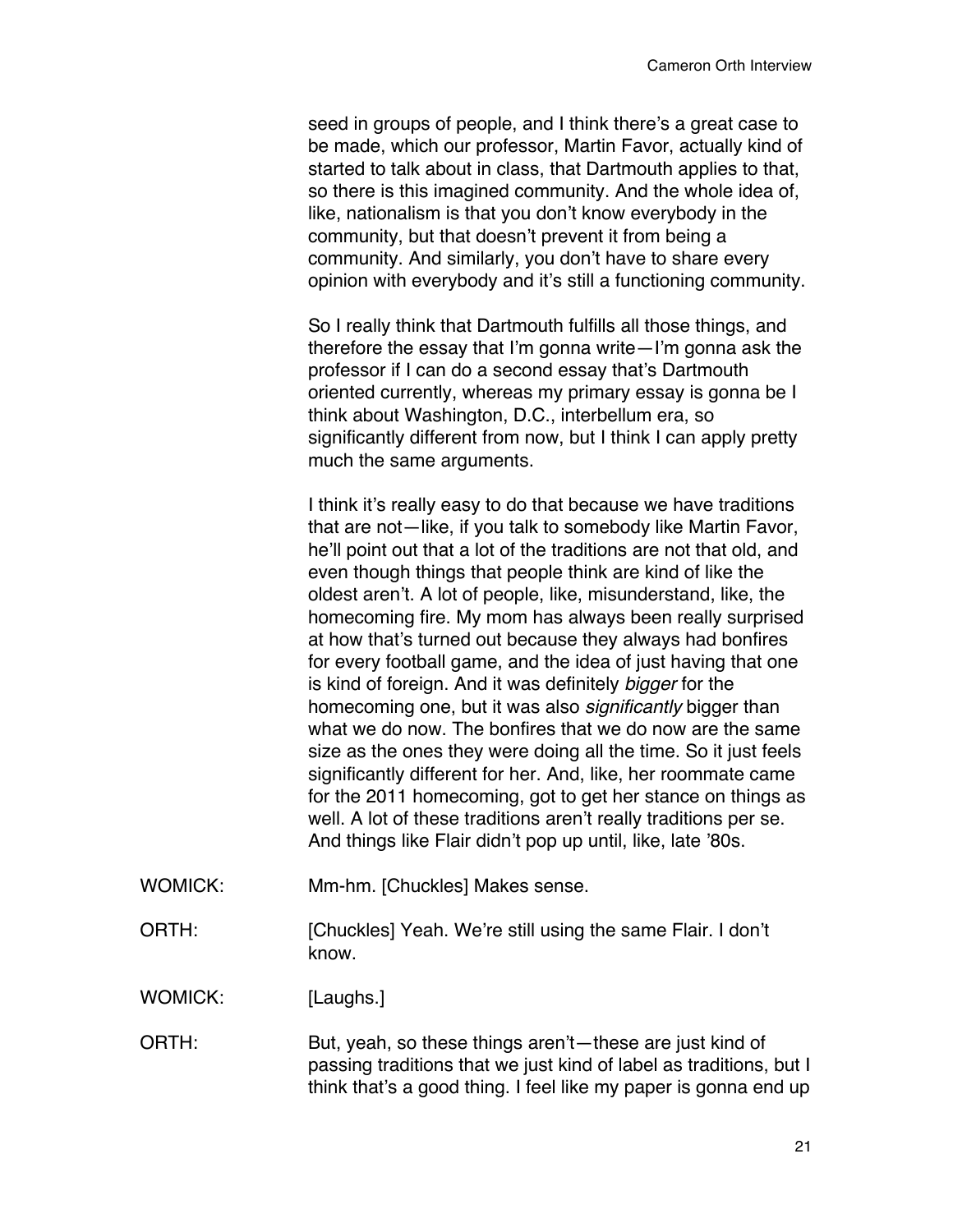looking a lot like Andrew Lohse's argument except that it's gonna be—I'm drawing a positive conclusion from it. Like, I think he had some kind of point—I don't remember his wording—of DOC trips kind of infantilizing the incoming student.

- WOMICK: And hazing them into happiness.
- ORTH: Yeah.

WOMICK: [Laughs.]

ORTH: And just kind of setting up this dichotomy of, like, the upperclassmen like parent and the freshmen child. And then everything is just kind of making it grow the right way or whatever. But I think you can turn that the exact opposite way. I think that's the best way to sculpt things. Because, like, we come in so different and so diverse, to the point where we really don't have any way of talking to each other when we first get there. Like, as an experiment, you can just walk, like, I stayed over interim this past year, and I got to watch all the incoming people for the trips, and you just watch them out by Robo, and, like, they're just kind of standing there. Like, some of them talk to each other, but they're not talking about things that they're gonna talk about in a year; they're talking about just random first thing that comes to mind.

> But, like, once you have a shared experience of Trips, you start—at a minimum, you talk about Trips. At best, you end up talking about the things that came out when you did your Two Truths and a Lie or whatever, when you spent the night with these people that you'd never met before. And I think there's a lot to be said with having those mentors that are your trip leaders. And then you get bonded in Writing 5 classes and freshman seminars as well. And I think those are all positive things because it opens up dialogue between people that would probably never meet based on their interests alone.

And even if you stop directly communicating with your trippies and your Writing 5 classmates, you still see them around campus, and in very few cases is that ever gonna change to a negative relationship. Yeah. I mean, I think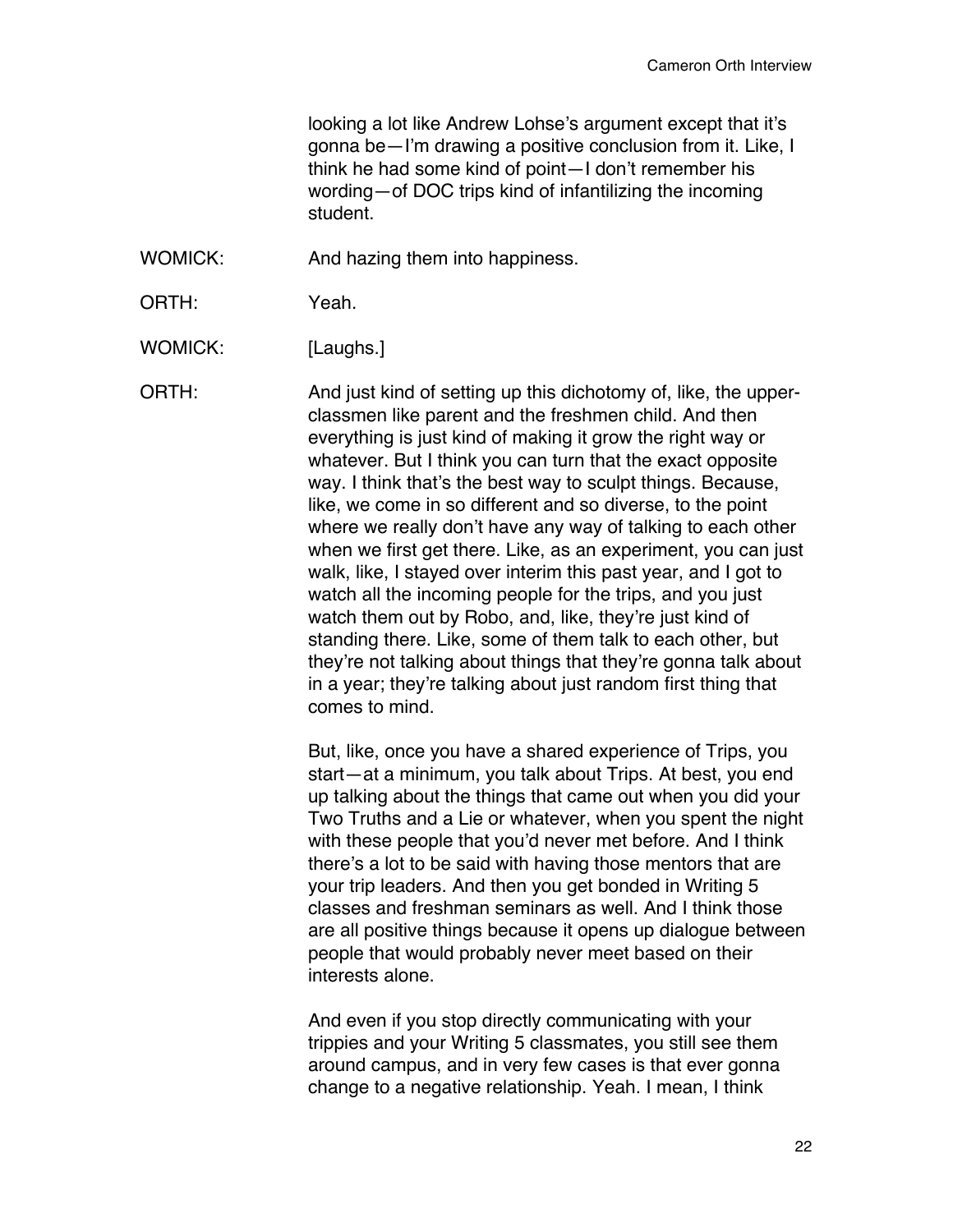these are all positive things, these traditions of bonding and things. It only classifies as hazing in a way that I don't think hazing ends up being a useful word anymore.

## WOMICK: Mm-hm.

ORTH: You'd have to create another word for what I think most people want to stop when they say they want to stop hazing. So I get really bothered when people say, like, the homecoming fire is hazing, 'cause it's only hazing under the weird definition that people end up agreeing on when they had to write the law. It's really not hazing under any common interpretation of the word, especially because it is so ea- there are so many people that don't go—I think a lot of people think that it's, like, 100 percent participation, but there are so many people who don't bother even leaving their room that night, I think. And I don't think that they're at all marked. I think people completely forget that they didn't go. Like you can talk to people now, three years later, and they'll go, "Yeah. Oh, yeah, I actually didn't go out that night." But I think that's completely fine. I don't think anybody cares.

WOMICK: Mm-hm.

ORTH: And I highly doubt that they felt anything bad for the next, like, week or so, even. Yeah, but at the same time, like, the people that you did go with, you probably still remember those things. There's probably still photos on Facebook from that night. I know for me there are. And, like, you can still see all the people that you hung out with that night, and a lot of them are still your friends. And even if they're not your friends, there are still a lot of positive memories with them. I mean, that's definitely true for me, and I have yet to meet somebody that had a real negative experience with these things. Like, even people—like, I have a friend that definitely complained about these things and *does* consider these things hazing, but he still doesn't actually have, like, a negative—negative view of any one of these traditions. It's really just some kind of collective thing that we somehow disagree on like how to all add it up.

> Yeah, I think traditions can be really, really positive, and I have yet to see a tradition that's actually wholly negative. But I've seen a lot of people cast them that way, which kind of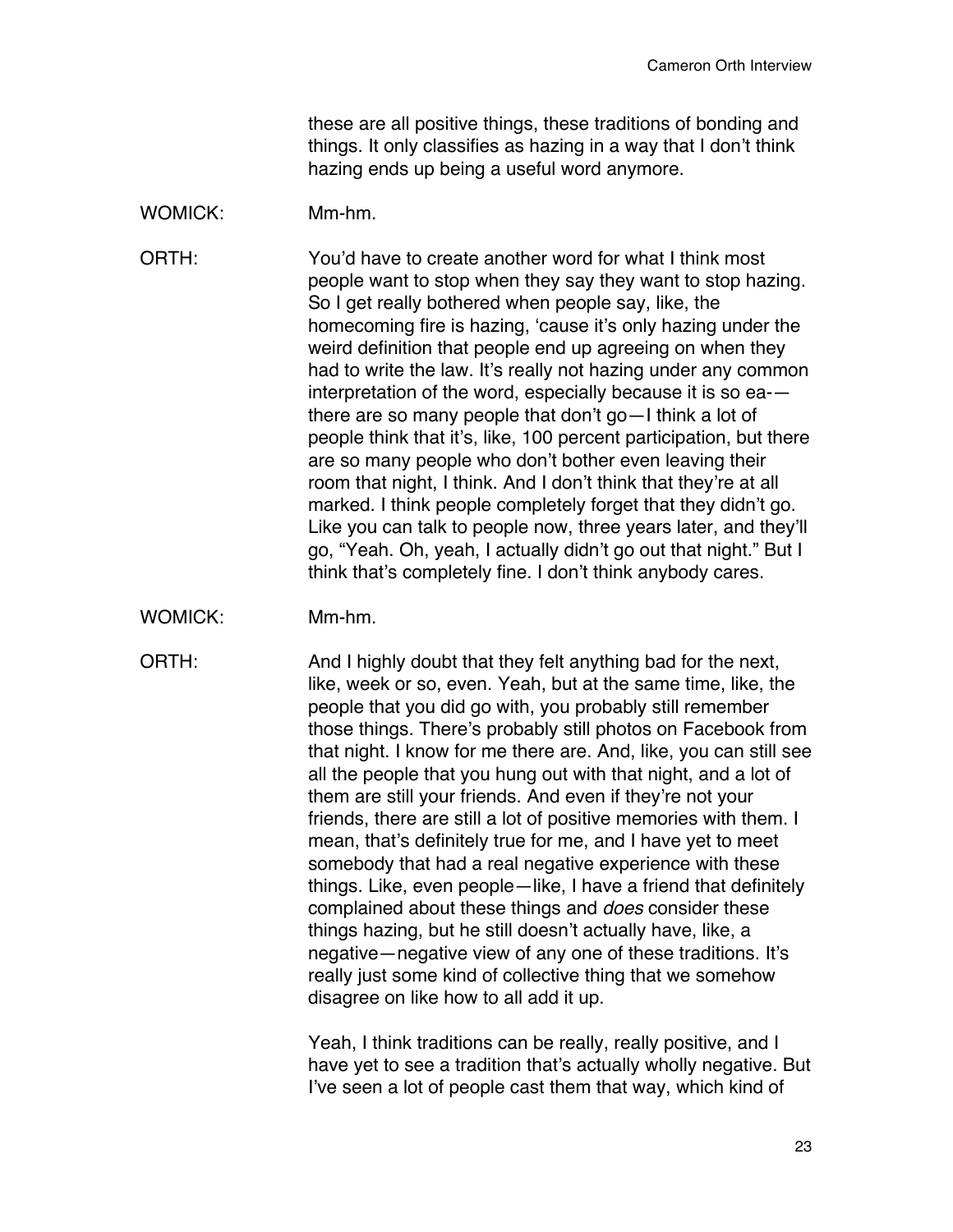bothers me, again. But I'm pretty radical on that stance, in terms of I do believe in letting fraternities kind of have a pretty wide—a pretty long leash, essentially, in terms of what they can do as long as they're not lying to people about it. I mean, part of the problem is that the hazing definition is so scarily vague that they could get in a lot of trouble for things that are *not* really hazing, to the point where they have to keep anything secret. It could be something that's very agreeably bad, or it could be something that's very gray area but they have to keep all of it secret, for risk of—for fear of prosecution.

But, like, I think Alpha Phi Alpha—when that '15 talked about what happened to him. That was really divisive among a lot of my friends, mainly because it's such a small fraternity already built on such, like, very clear values. And I have, like, no overlap with that community, and yet I knew exactly what the process was if you wanted to join. And I guarantee he did.

To me, it's more like the military analogy than most people allow it to be. I think that you can allow an organization to bond over violence, I guess, if they're *all* willing participants. And I think the sign that—the fact that it's getting so small now—that fraternity is almost gone just based on size. They struggle with having the minimum, like, five members, whatever—all the time. I think that's a sign that a lot of people *aren't* willing, but I think it's also a sign that if you're not willing, it's not that hard to just not be a member.

See, I have a little trouble with the college kind of interfering with communities that *want* this kind of thing that does fall under the literal hazing rule. They want these actions to happen as a bonding experience. So, yeah, I definitely came on the side of Alpha Phi Alpha in that specific case. And in general, I feel like there should be opportunities for that kind of thing to be allowed if they all agree to it.

I do think there's a problem with the amount of funding that we end up giving those fraternities, but I think that's a separate issue. I don't think that we need to base all decisions off money, on what their hazing practices are.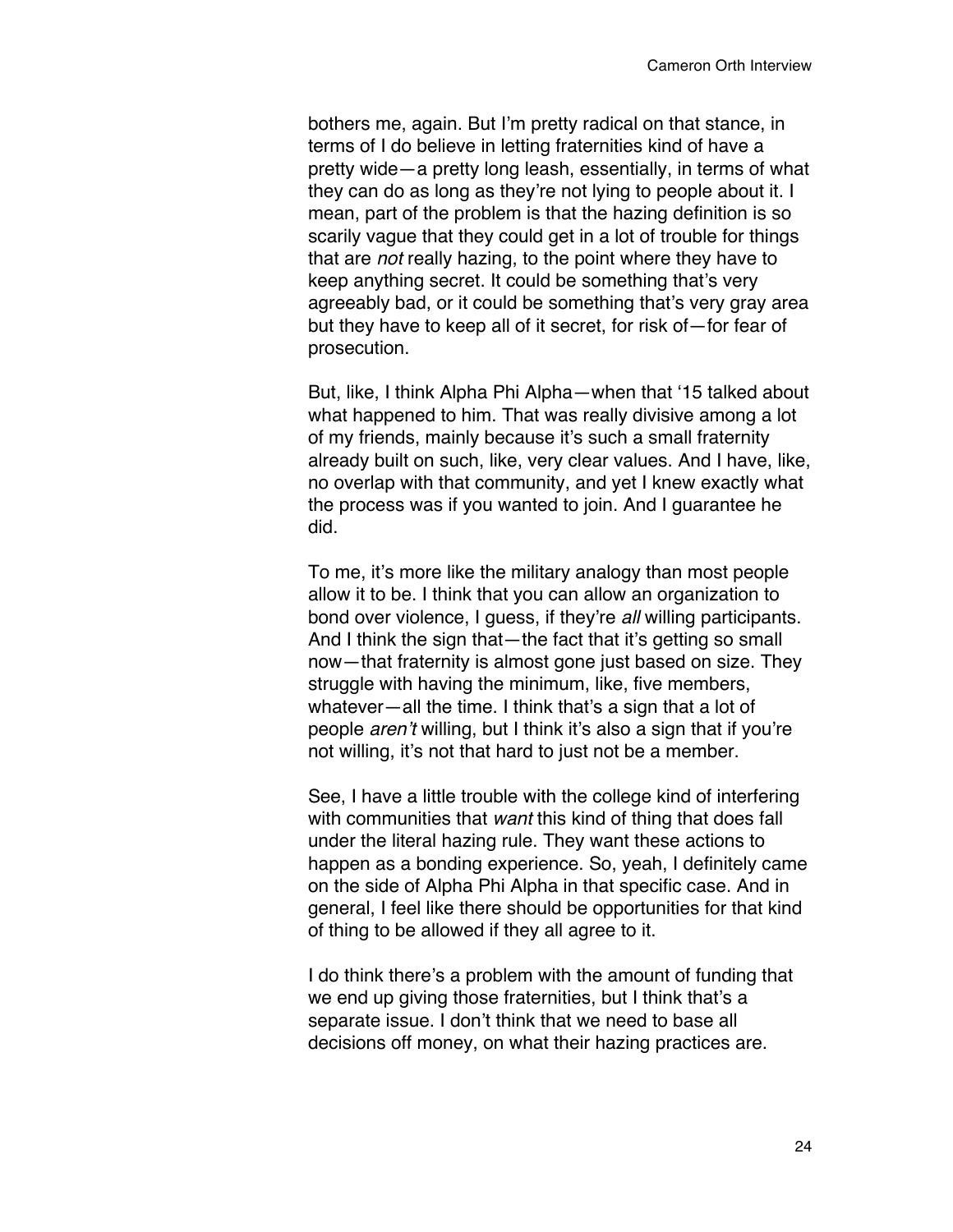|                | And to the point that now that every student organization has<br>to do their hazing forms for new members, I'm not a big fan<br>of that just because I can't imagine many student<br>organizations are actually coming anywhere close to<br>anything that people would call real hazing. I'm sure that<br>there are lot of organizations that are doing something that<br>are in that gray area, which really needs to get settled in the<br>next year or two.                                                                                                                                                                                                                                                                                                                                                      |
|----------------|---------------------------------------------------------------------------------------------------------------------------------------------------------------------------------------------------------------------------------------------------------------------------------------------------------------------------------------------------------------------------------------------------------------------------------------------------------------------------------------------------------------------------------------------------------------------------------------------------------------------------------------------------------------------------------------------------------------------------------------------------------------------------------------------------------------------|
| <b>WOMICK:</b> | I'm sure they're not going to put it on the form if they are<br>doing it. [Chuckles.]                                                                                                                                                                                                                                                                                                                                                                                                                                                                                                                                                                                                                                                                                                                               |
| ORTH:          | That's the problem. That's the problem. [Chuckles] Yes,<br>that's really $-$                                                                                                                                                                                                                                                                                                                                                                                                                                                                                                                                                                                                                                                                                                                                        |
| <b>WOMICK:</b> | [Laughs.]                                                                                                                                                                                                                                                                                                                                                                                                                                                                                                                                                                                                                                                                                                                                                                                                           |
| ORTH:          | It's just causing more people to lie, which has been a lot of<br>my problems with how frats are handled in general. That's,<br>again, my major motivation for the drinking age to be a major<br>factor. If you reduce the amount of things that people need to<br>lie about, then they'll be a lot more honest in general. I<br>mean, I think people would be surprised about that. 'Cause, I<br>mean, if you talk off the record with pretty much anybody in<br>any position of power in any frat, you can probably learn<br>everything about what their hazing is and get a very accurate<br>description. And then you can judge for yourself whether it's<br>actually criminal in any way. But they're very candid as long<br>as they know that they're not gonna get prosecuted based<br>on just what they say. |
|                | But right now it's set up that pretty much any word that they<br>say could get them in a lot of trouble, which is not-that's not<br>gonna breed any kind of communication. So I'm hoping,<br>again, that, like, Hanlon-I mean, he wasn't-as far as I<br>know, he was not actually that active when he was an AD,<br>but he has some frat experience, and I think that he'd be one<br>of the last people to just kind of give up and try dismantling<br>everything before trying to actually solve things. So,<br>definitely looking forward to that.                                                                                                                                                                                                                                                                |
|                | Also, because I'm here over the summer, I'm gonna try to<br>get in to talk to him before the fall, because I think that he<br>might be more open to meeting with some of the older                                                                                                                                                                                                                                                                                                                                                                                                                                                                                                                                                                                                                                  |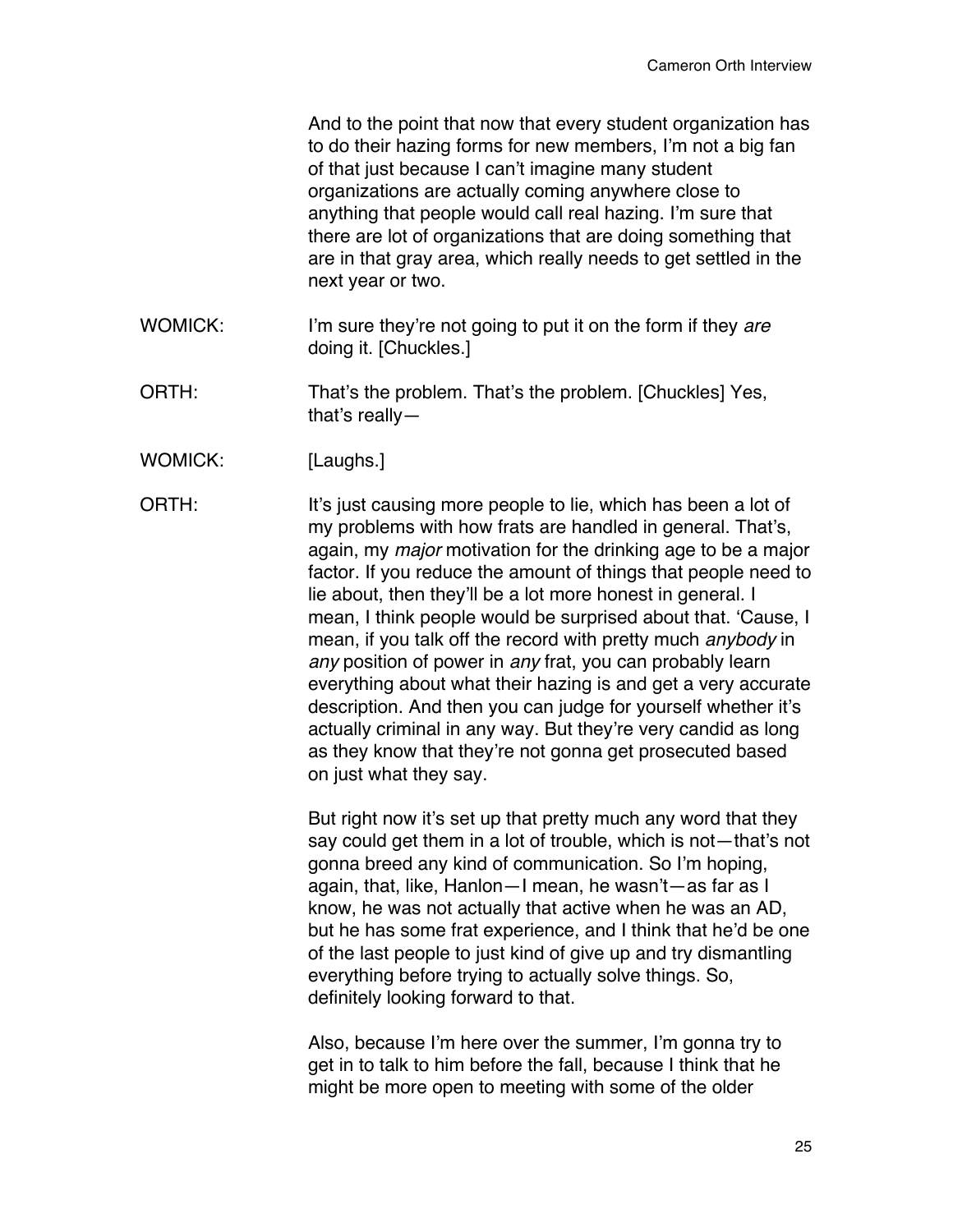students that are on campus. Again, I might use Dartmouth Math Society to do that, but.

WOMICK: [Chuckles.]

ORTH: I think that's an okay use of power. But, yeah.

- WOMICK: How would you say that your time at Dartmouth so far has changed you?
- ORTH: I think that my freshman fall, essentially, and my freshman winter significantly opened up—I've always been really open minded, but I guess I didn't have many things that I needed to be open minded about because, like, where I come from like, racism, for example, is either very blatant or almost nonexistent, based on what part of the area that I'm from you're actually walking around in. So like racism was never a huge issue even among my friends of race that had certain individual problems, whereas I come here, and I totally understand, like, almost immediately the ideas of, like, white privilege on campus.

And, like, that was my motivation, part of my motivation for taking, like, this triple-A S [AAAS; African and African-American Studies] for the Harlem Renaissance, and I'm gonna be taking another class over the summer with the same professor because—I guess part of it's the diversity. So, like, not everybody's coming from a place like I came from, where, like, to be gay was actually not at all a deal. [Chuckles.] Like, nobody cared in either direction.

But, at the same time, there was no issue of, like, being the first person to go to—nobody was the first person to go to high school at my high school, for example. But there are plenty of people that are first in their family to go to college, which was, like, at first *really* hard for me to understand because, like, I probably have, like, the longest lineage of, like, going to college in my family. I mean, I have grandmothers that got advanced degrees when it was just not a thing. I have a great-grandmother that had I think a doctorate, definitely a master's degree.

One of my first friends here was a first-generation college student. I was just, like, *Okay*. [Chuckles.]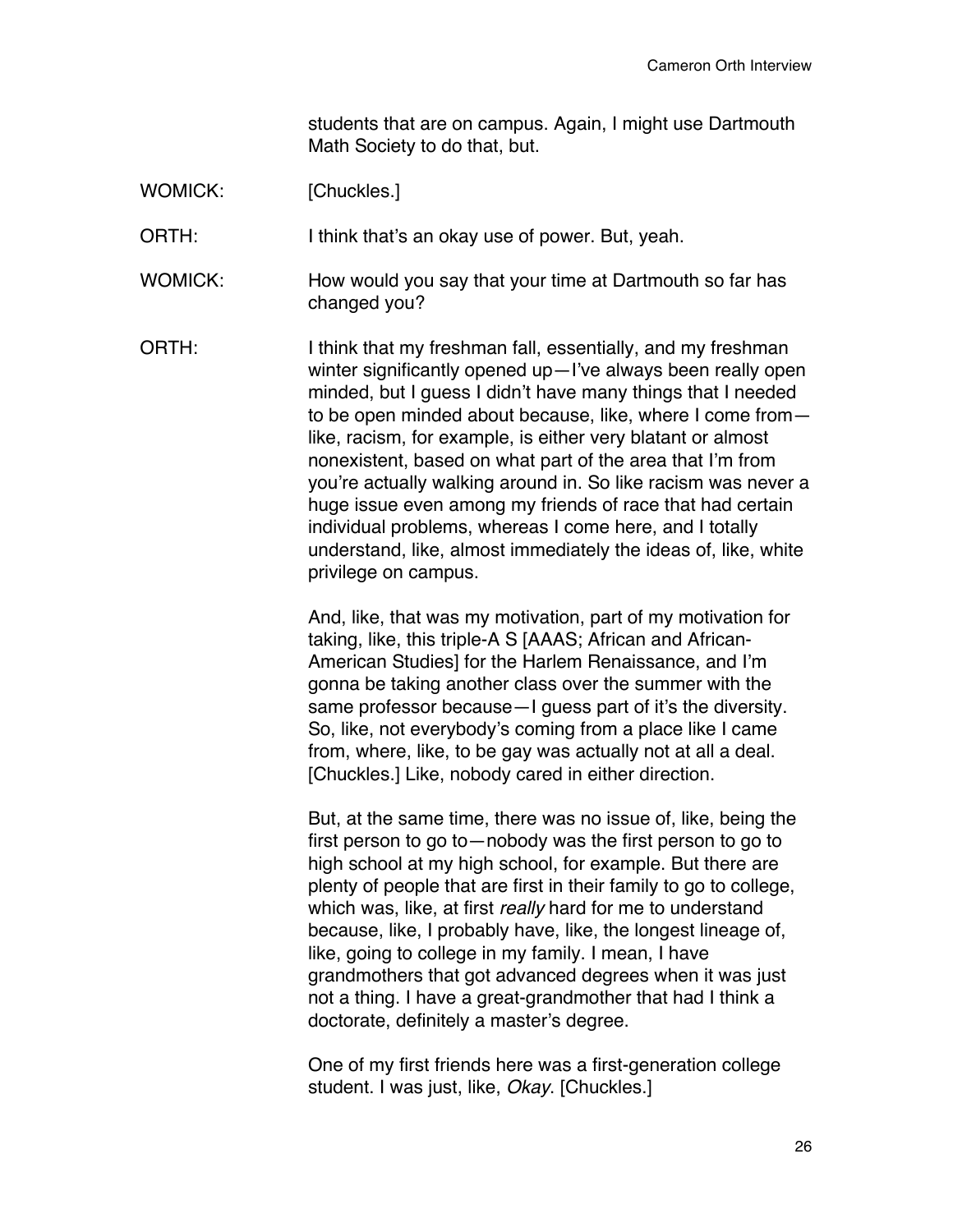## WOMICK: [Chuckles.]

ORTH: So it took me a long time—so I guess what I'm saying is I've been very open minded about these things, but I didn't get to put it to the test until freshman year. And I think that I've spent the last three years just kind of still taking in what I already saw that first year. I don't think I've been that surprised since, but I'm still not done kind of working it all out, which is why I've taken so long to be, like, active in a lot of these things. So, like, sexual assault—I was very aware of, like, statistics. Even entering, freshman fall, probably more than most.

> But to hear second and third hand, like, specific cases and especially the most gray area ones, where, like, both people were drunk and the initiation was completely willing, and you realize that you can actually see yourself on both sides in some of the cases. And that's when it gets kind of scary. So I've spent at least a couple of years now kind of trying to think through these issues 'cause I don't think it's a good idea to jump to a solution stance without trying to figure out, like, how are you going to talk both parties into stopping?

> I mean, one of my stances, especially on the sexual assault side, like, I had no solution for years, and then I realized that one of the simplest solutions was just to kind of have people watching and literally stop everybody that is inebriated and not let pairs of people that are inebriated go into the same room behind closed doors. And, yeah, that would mean offending a lot of, like, couples that totally together knew that they were gonna spend the night together, and both decided to start drinking.

> But, at the same time, like, I think it is, like, the perfect example of better safe than sorry. And to, like, annoy a couple dozen couples on a given Friday or Saturday night, but to almost eradicate, like, pretty much any bad experience because so many of them end up in just a room where—and people probably saw them, but there's no—if everybody just agreed that it was socially acceptable to stop even people that they knew were couples, I think you'd see a huge change.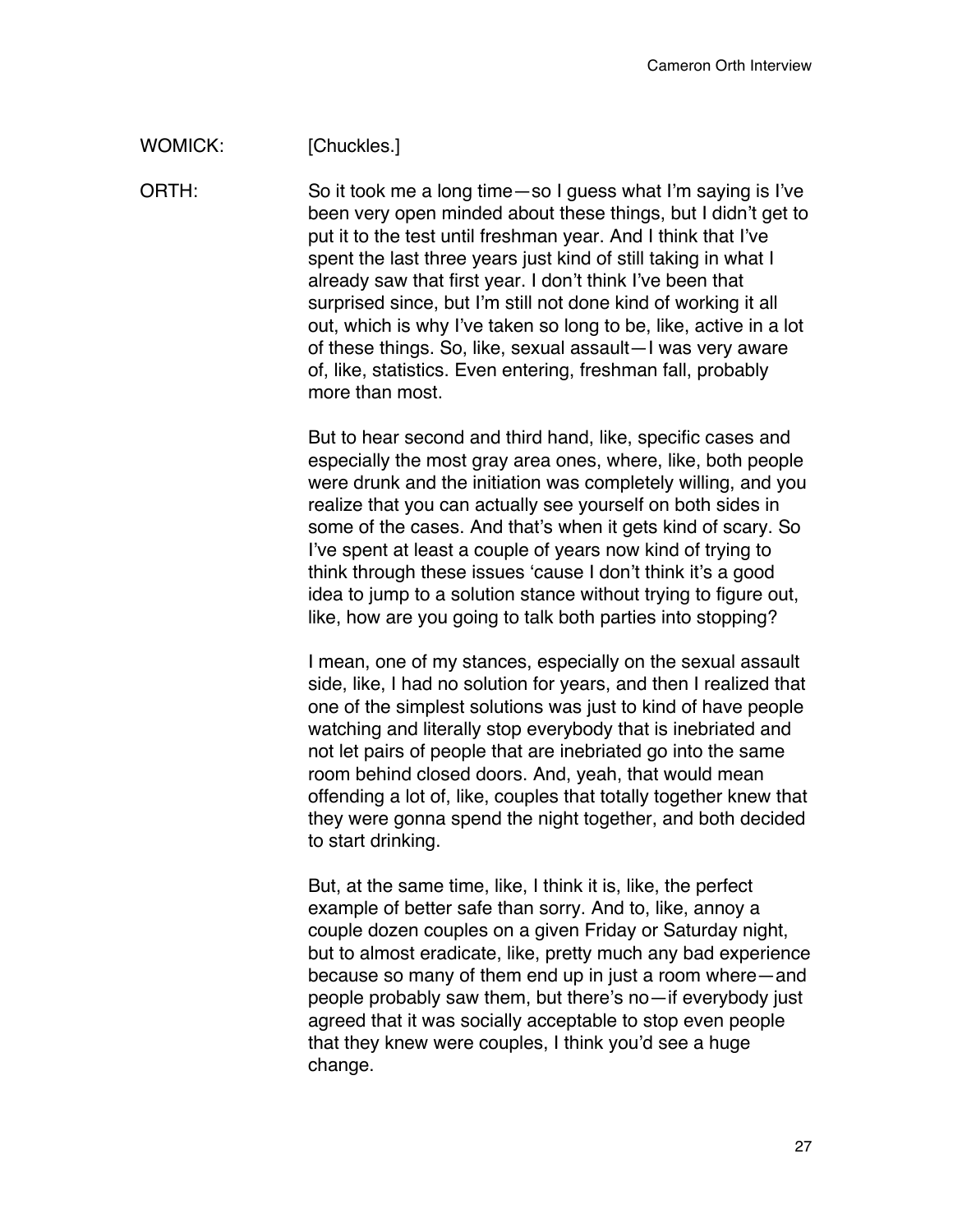And, like, it's only in the last few months that I started to think that's actually a viable option. But it's—yeah, pretty much the last three years have been just kind of experience after experience and trying to take it all in, and, like, the whole time I was away I spent reflecting on my first two terms, especially because the person I was with was essentially completely opposite to me in so many ways and had opposite stances to me on pretty much everything in terms of, like, solutions and stuff. I mean, that was tough. But that's definitely been my number one improvement over the last three years 'cause, I mean, I didn't come here for just, like, a math degree or whatever.

I mean, I think I had all the textbooks that I've taken classes out of here. I mean, certainly equivalents to all of them. And the year I was in homeschool, I probably learned more than I did in a year here from a *book*, but, at the same time, like, I only saw people that I was already close friends with during that time. I was never forced into any situation that would be at all uncomfortable in any sense. I don't know. I was never really told any—the kind of stories that I heard from them were about, like, gossip or about, like, a really strange experience for them, not a really difficult experience for them. Like, high school problems were just high school problems, and then you come to college.

So yeah, I mean, that's been the real reason to be here for three or four years, and in my case close to five. Yeah, just a lot of experience. I really look forward to meeting more peop- —I think my summer will be another kind of time for reflection because I'll have a smaller group of friends. A lot of really close friends will be on campus, but allow me to have more time to just kind of strategize essentially about what I want to do in terms of community. And I think that part of that will be making more friends among the freshman because that was my favorite thing about my first term back, was meeting all those '15s, and that was the first time that I had dozens of friends that were younger than me. [Chuckles.] Like, 'cause I've always been the youngest, especially with the skipped year. There's only, like, five '13s that were younger than me. So, and I missed the '14s. So it was definitely a cool experience then.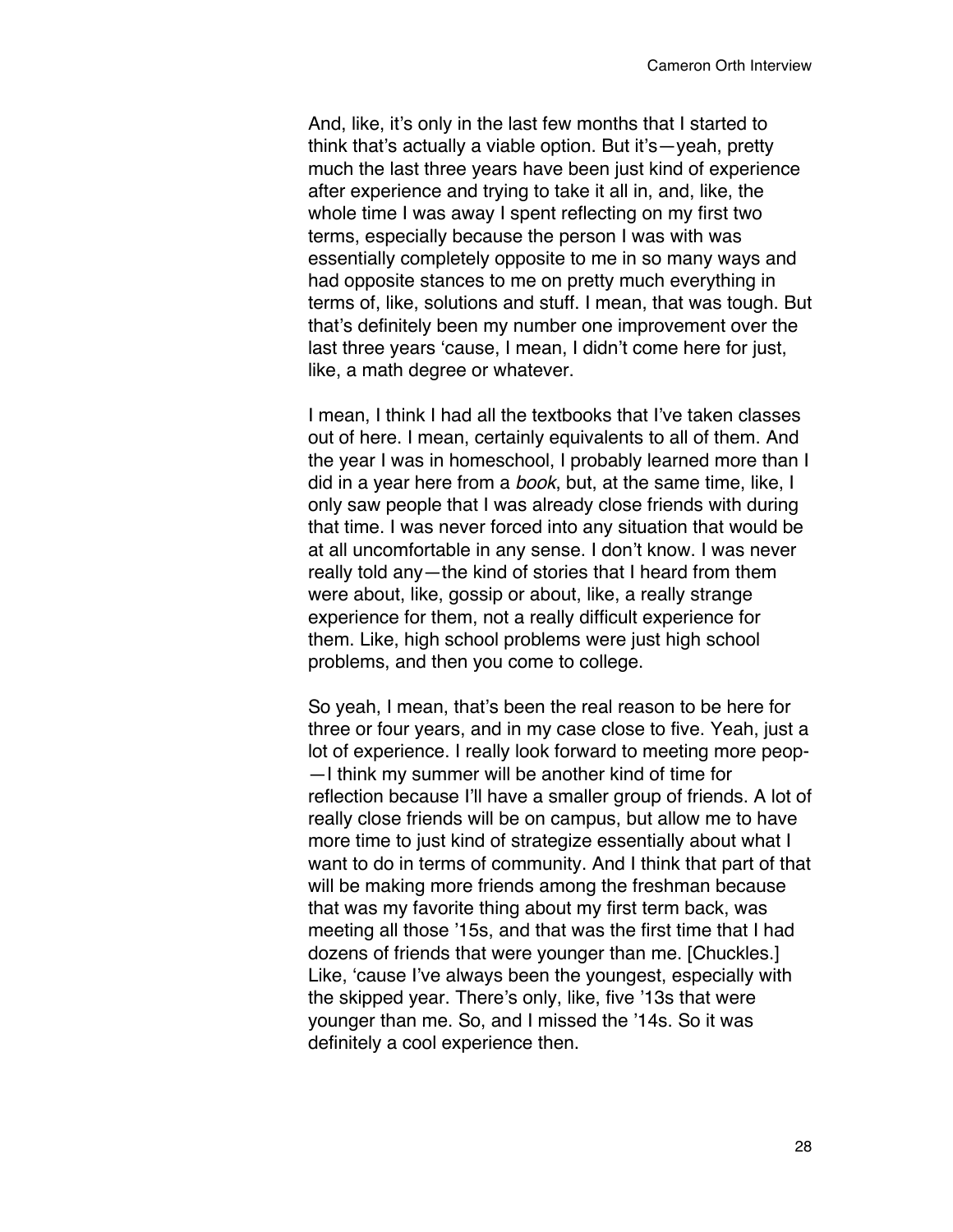And I think I chose to stay in East Wheelock again for my last year, and I'm living with a '16, and I'm hoping that we'll be able to actually kind of get to know the '17s and be able to talk out the issues when *they* see these things for the first time. Maybe they are in the same boat as I was. Like, maybe they're completely accepting of differences, but not necessarily—they don't necessarily know what to do with the differences. And I probably won't, either, but at least I'll have, by that time, four more years of experience than them.

And I think that's pretty much what everybody needs to do, is just, like, put themselves in some kind of position to be open to mentoring, even if you're not, like, a mentor that goes around and is actually, like, assigned to people. But if you're just, like, available and, like, open to talking to anybody of any age and any kind of background. That's why I'm, like, a really big fan of my roommate's, Chris McMillan's, like, red cup program for FoCo. Like, I think that has a huge mentoring capacity that isn't going to be exploited for a while, probably, but it definitely could be. You could definitely imagine, like, a bunch of seniors that are just sitting around with their red cups, and it's okay for freshmen to just walk right up to them and ask them anything. I think that would be an ideal addition to campus.

- WOMICK: That's great. Is there anything that I haven't asked you or that we haven't gotten to talk about yet that you'd like to?
- ORTH: I don't know. I guess I have a few things to say about the role of alumni in the community 'cause, like, for one thing, I think there's been some kind of weird stigma against, like, legacy students here, which has been almost completely unfounded in terms of I have multiple friends that are not legacy students but, like, they've encountered the fact that, like, you're wearing a Dartmouth shirt or something and you're either off campus or you're just in town or you're, like, significantly off campus. Maybe you're, like, in a different state or whatever. That people see the Dartmouth shirt and assume that you're, like, wealthy to some extent.

Like, in one case there was somebody who demanded, like, a real tip—like, a higher tip or something from a friend of mine that was no better off than I am, which is not well off. [Chuckles.] So I think, for some reason, even the same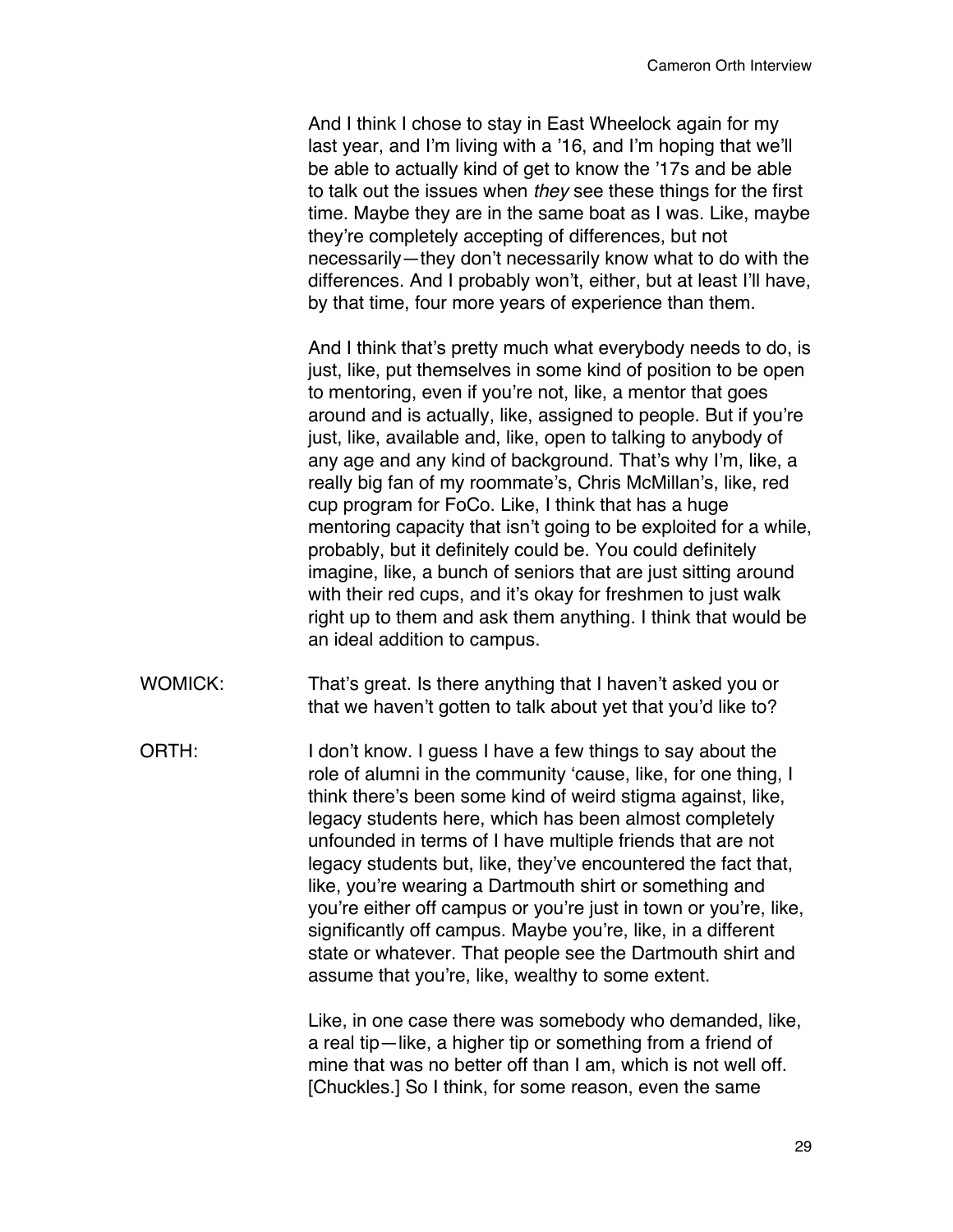people that are seeing that and having a problem with that, where they're middle class or lower class, and they're having troubles with people assuming that they're very high class. For some reason, those same people, when they hear that somebody's a legacy, automatically assume that that person *must* be upper class, then, which, like,—

Yeah, my mom has a degree from here, but she's quit being a software engineer and raised me for, like, eight years until my dad left, and then she started teaching. So, like, once my dad died, it was just a teacher's salary. So, I mean, I'm actually in a really bad position because I was left with the nice, upper-middle-class home but with a teacher's salary. And so, like, I'm a co-owner of my house, and so I have to deal with that. That's always looming. Like, bills or something—I actually—I'm very conscious of, more than most people, and yet if I somehow release the fact that I'm a legacy student, then that can't possibly be an issue of mine to a lot of people.

And on the flip side, it's just there are so many alumni that *are* really affluent, and people have a problem with them feeling entitled to changing campus. And when I went to the Our Community, Our Future dinners at the Hanover Inn a couple of weeks ago, people were talking—administration people, even—were talking about how scary it is that, like, only at this school are alumni allowed to earmark to the extent that they do and to really say that they want—like, Dartmouth will pitch them, like, what they want the money to go to, but they can completely say no or they can just add an impossible list of conditions.

And, at the same time, I think that's completely okay because I think the Dartmouth community is about students and former students and professors. I don't think it's about the administration, and I think Jim Yong Kim's tenure is probably the best example of that. I just think that if you have a president that you don't actually agree with in any way but you have money and you want to help the Dartmouth community, I think you should have total control, and I'm fine with that, meaning that some significantly older alumni are gonna choose weird things to focus on, like changing our Thayer dining system because apparently Jim Yong Kim wanted that to be one of the top projects and a class that